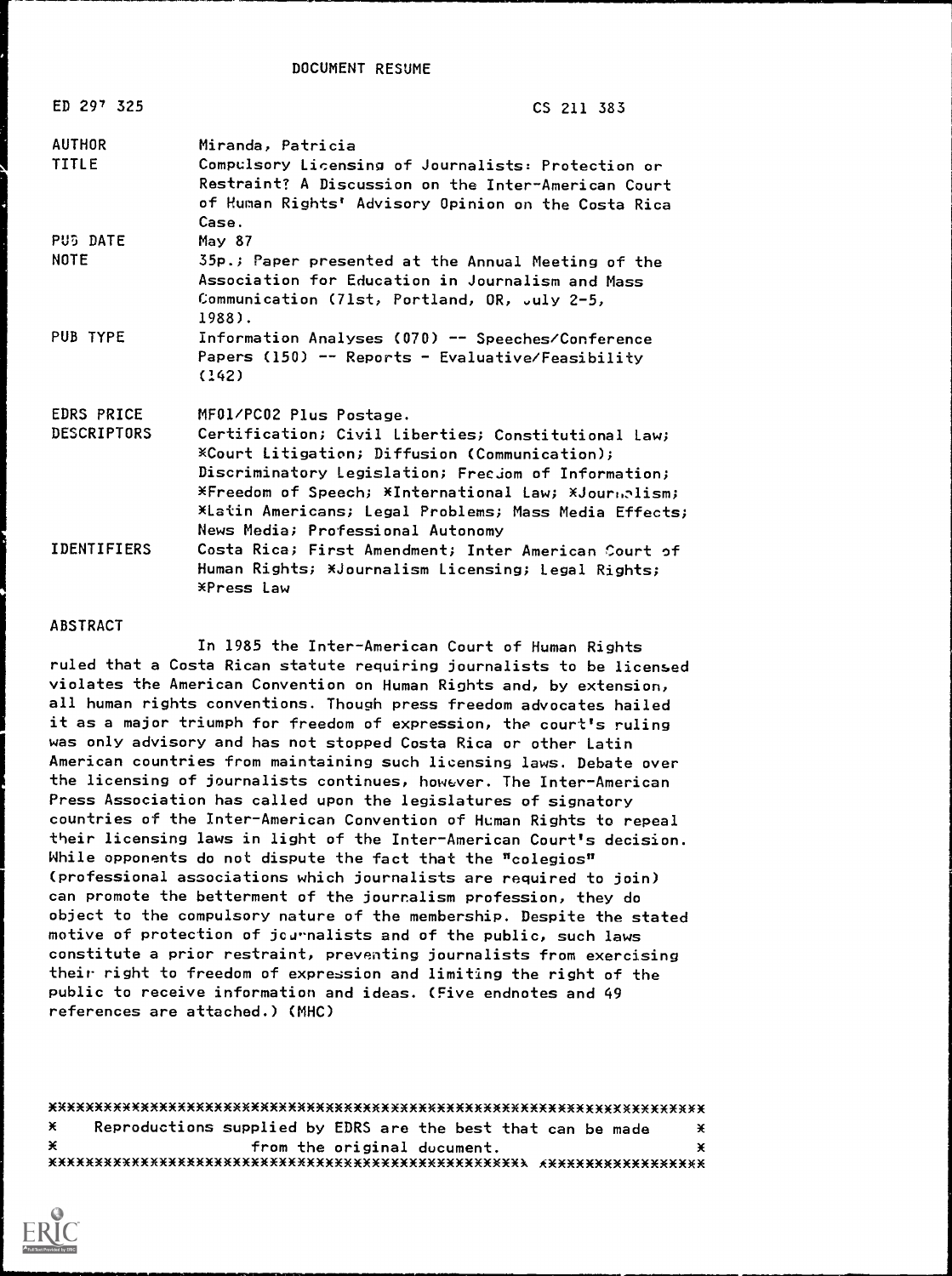$\epsilon$ 

 $\pmb{r}$ 

"PERMISSION TO REPRODUCE THIS MATERIAL HAS BEEN GRANTED BY

Pateraca Sobral De Mirange

TO THE EDUCATIONAL RESOURCES INFORMATION CENTER (ERIC)

U S. DEPARTMENT OF EDUCATION Edul ational Resear. In ari3 improvemer f EDUCATIONAL RESOURCES INFORMATION

This document has been reproduced as<br>rieceived from the person or organization<br>Minor changes have been made to mst. representation<br>Minor changes have been made to mst. representation quality

v, its of vew or opin, insistated in this document of the present of the duty of the proster of the duty of the proster of the duty of the proster of the duty of the proster of the duty of the proster of the duty of the pr

# COMPULSORY LICENSING OF JOURNALISTS: PROTECTION OR RESTRAINT?

A discussion on the Inter-American Court of Human Rights' advisory opinion on the Costa Rica case

> Dy Patricia. Miranda

School of Journalism Southern Illinois University Carbondale, IL May, 1987

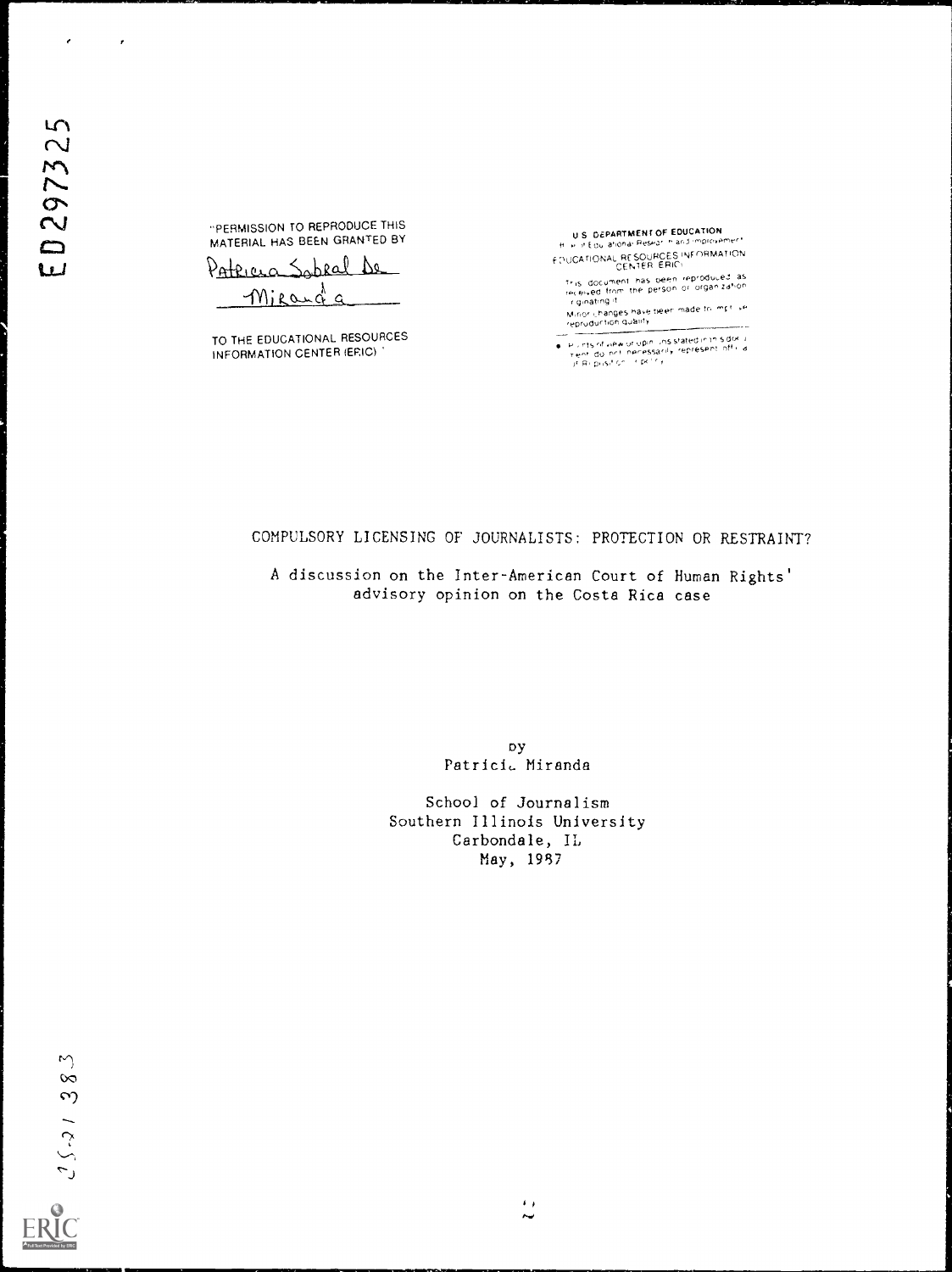A system of control of the right of expression on behalf of a supposed guarantee of the correctness and truthfulness of the information that society receives can be the source of great abuse and, in short, violates the right to information that this same society has. (Inter-American Court of Human Rights, Nov. 13, 1985)



 $\ddot{\phantom{0}}$ 

 $\mathbb{Z}^2$  $\hat{\boldsymbol{r}}$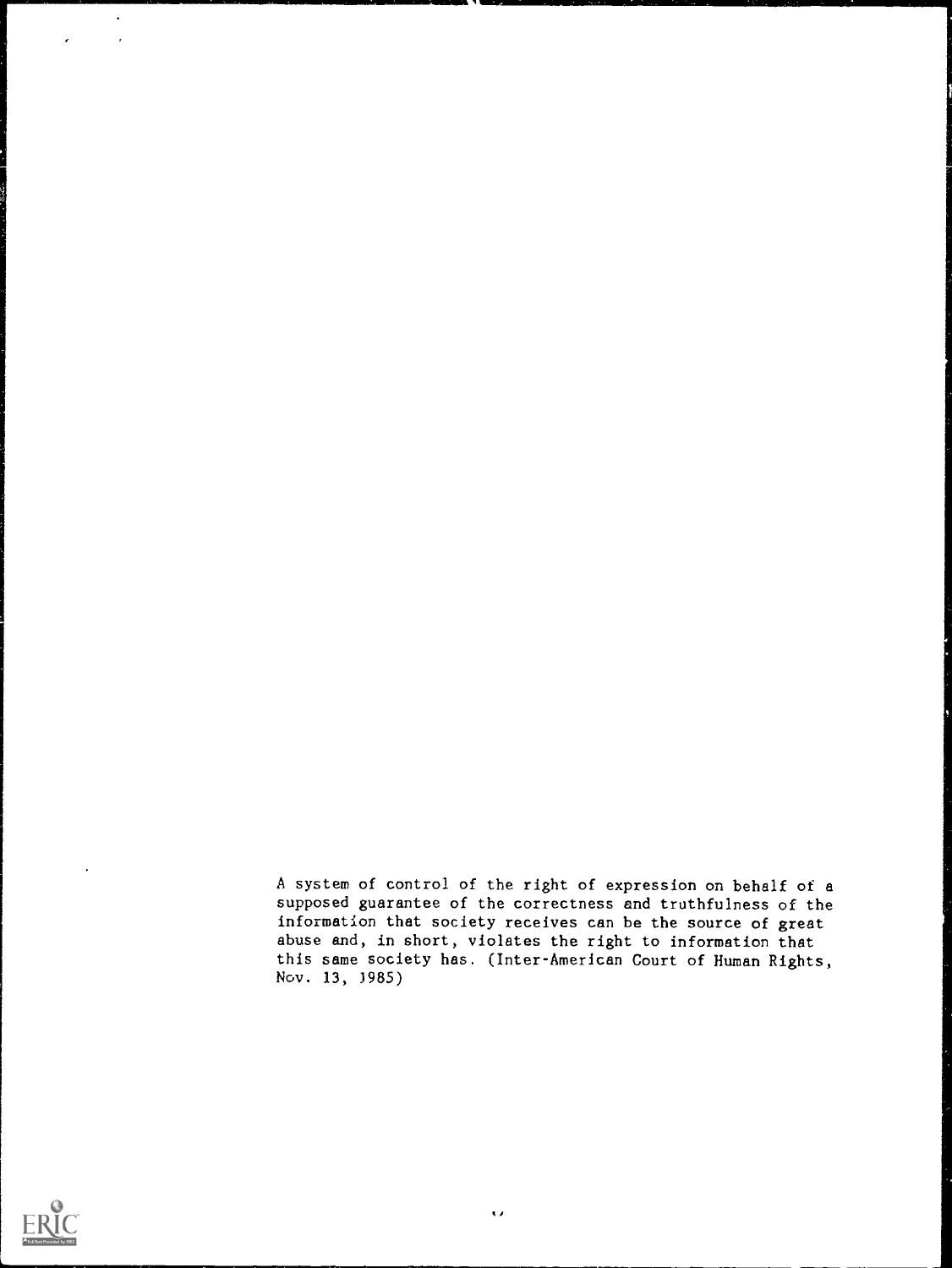### Introduction

For hundreds of years, men have challenged the authority of the state to impose controls over the press.

When John Milton printed, as early as 1644, the "Areopagitica"--a pamphlet protesting a number of licensing acts passed in Great Britain--, he planted the seed for a struggle for free speech. Milton's classic defense of freedom of speech was at the root of the nearly three-and-a-hLlf centuries of legal history of the question of prior restraint.

Milton's cry for freedom traveled fifty one years until it found a fertile ground: in 1695 the House of Commons refused to continue the Licensing Act, thus terminating the licensing system in England and letting the government with no formal hold over the press.

In the United States, this seed for press freedom flourished in 1735, when John Peter Zenger, a New York printer, challenged the government's power to prevent the truth to be published for political reasons. Zenger's case, through Andrew Hamilton's landmark defense, established truth as a defense in a libel trial.

In 1769, Sir William Blackstone, an English jurist, brought new light into the discussion of prior restraint, influencing the minds of the American Framers: his definition of liberty of the press as freedom from censorship previous to publication served as the foundation in which both the American and the English press laws built their guarantees.

Such efforts have resulted in the recognition of the principle of freedom of expression by the American Common Law, by the U.S. Constitution through its First Amendment, and by international charters such as



2

 $\mathbf{r}$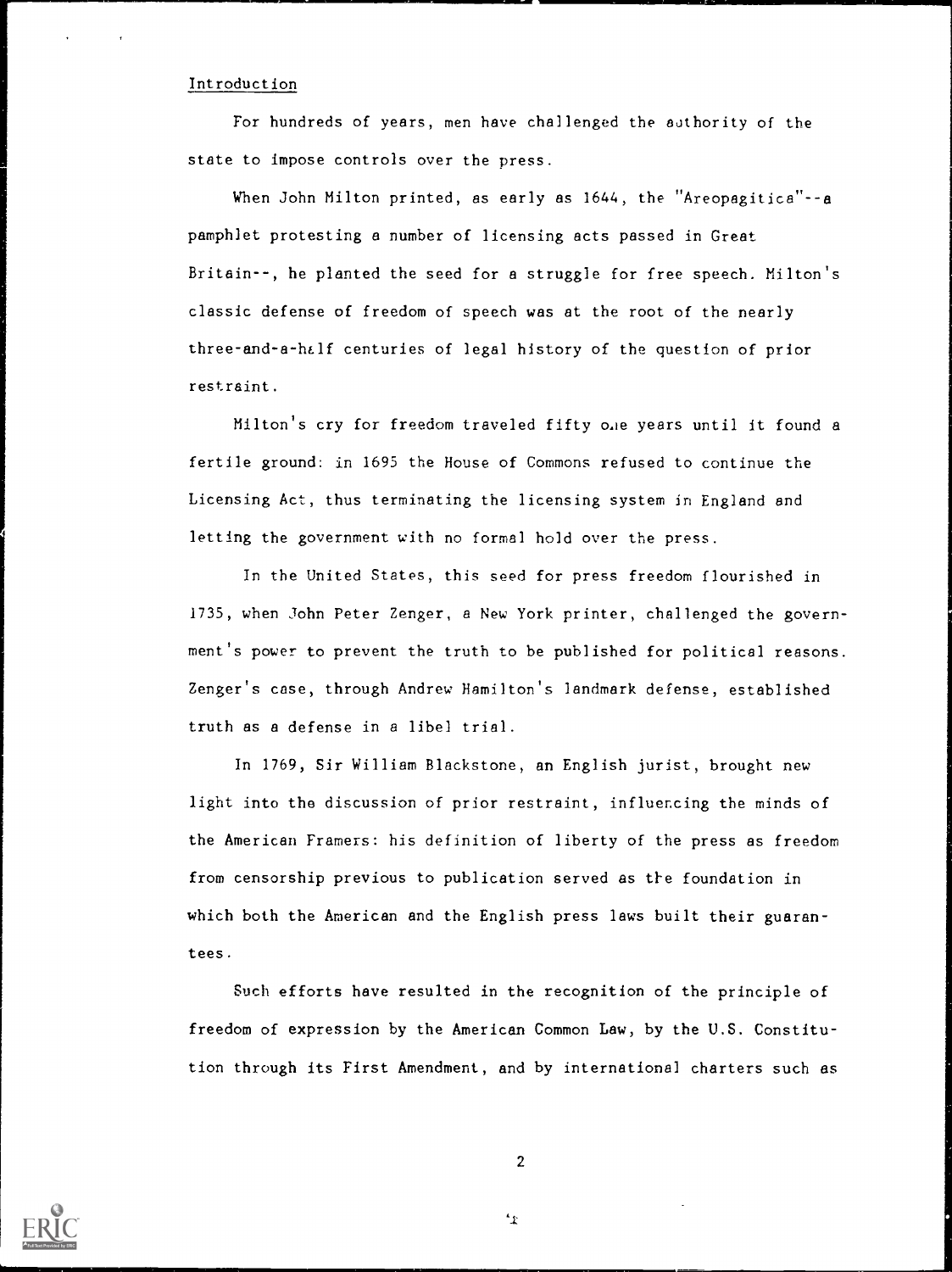the Universal Declaration of Human Rights, the American Declaration of the Rights and Duties of Man, the European Convention on Human Rights, and the American Convention on Human Rights

In a broad way and particularly in what refers to the provisions of the right to freedom of thought and expression, these basic documents on human rights bear general resemblance to each other.

The First Amendment of the U.S. Constitutions states that "Congress shall make no law...abridging the freedom of speech, or of the press..." (Marks, Schmidt and Pelesh, 1985, p. 7).

According to Article 19 of the Universal Declaration of Human Rights, "Everyone has the right to freedom of opinion and expression; this right includes freedom to hold opinions without interference and to seek, receive, and impart information and ideas through any media and regardless of frontiers" (Brownlie, 1981, p. 25).

Article IV of the American Declaration of the Rights and Duties of Man provides that "Every person has the right to freedom of investigation, of opinion, and of the expression and dissemination of ideas, by any medium whatsoever" (Brownlie, op cit., p. 382).

The European Convention on Human Rights states, in its Article 10, that "Everyone has the right to freedom of expression. This right shall include freedom to hold opinions and to receive and impart information and ideas without interference by public authority and regardless of frontiers" (Brownlie, op. cit., p. 246).

And finally, according to Article 13 of the American Convention on Human Rights, adopted on July 18, 1978 and adhered by 21 countries in the hemisphere  $(1)$ , "Everyone has the right  $\infty$  freedom of thought and expression. This right includes freedom to seek, receive, and impart



3

را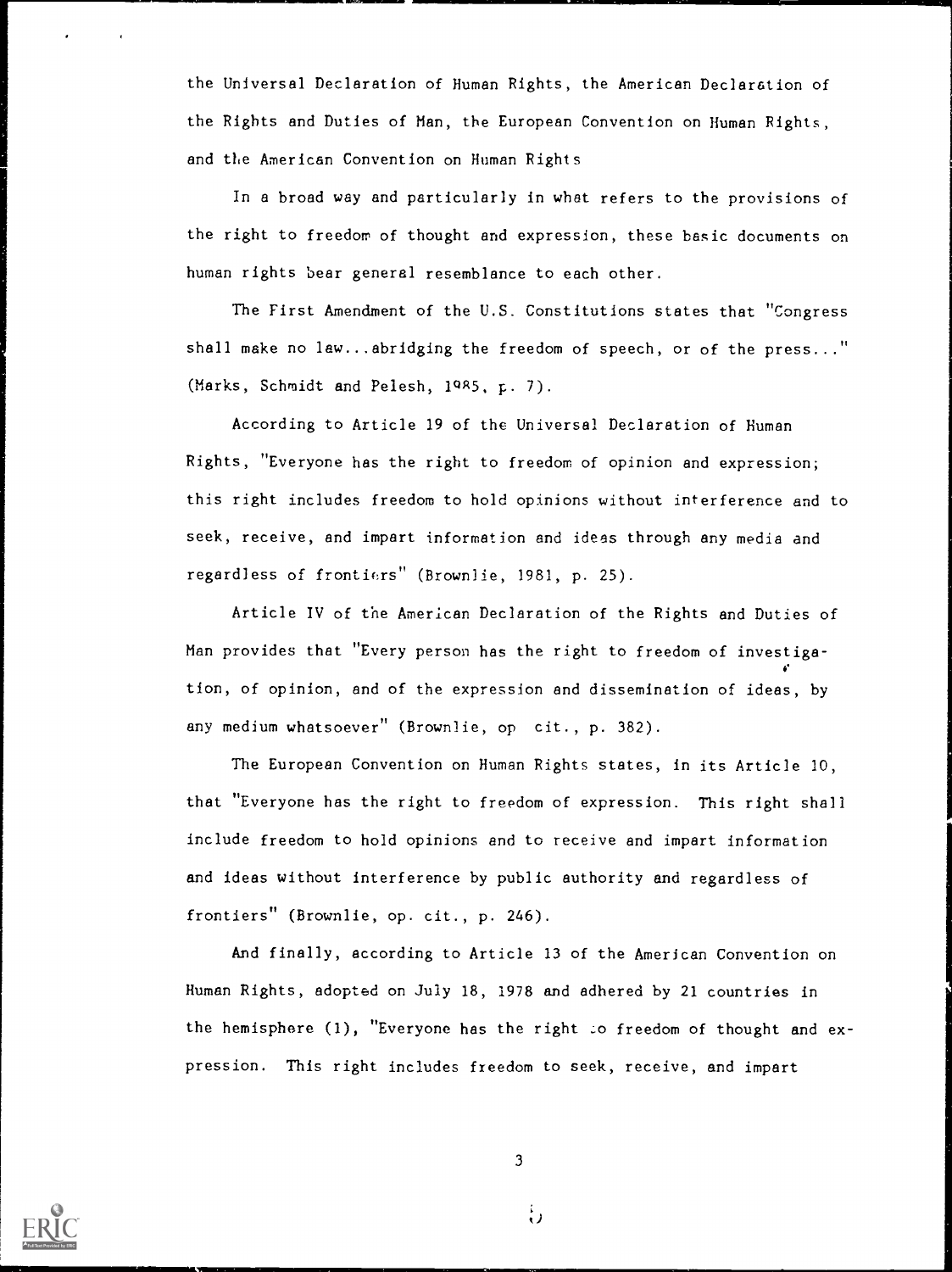information and ideas of all kinds, regardless of frontiers, either orally, in writing, in print, in the form of art, or through any other medium of one's choice" (0r2anization of American States, 1983; p. 36).

On November 13, 1985, in a case brought in Costa Rica, the Inter-American Court of Human Rights--a judicial body of the Organization of the American States--decided that compulsory licensing of journalists violates the American Convention on Human Rights and, by extension, all human rights conventions.

Even though the controversial issue of licensing has been discussed in several forums for several years, it was the first time that such issue had been brought to an international court and the first time obligatory licensing of jouthalists has been successfully challenged in a court case.

The press of the h-misphere and newsmen who advocate the right of , ournalists to express themselves, to seek and impart information have hailed the ruling as a "major triumph for freedom of expression" (IAPA News, Feb. 86, p. 1).

For its implications on press-licensing countries around the world, the unanimous opinion of the Inter-American Court of Human Rights has been described as a landmark decision "in the eternal quest for press freedom"--a decision that should go into the annals of history (Marks, et al, 1985. p. 14).

> In recognizing and upholding tae tradition of freedom and a free press, the decision by the Western Hemisphere's highest human rights tribunal joins John Milton's "Areopagitica" (1644) and the John Peter Zenger case in the American colonies (1735) as a beacon to unfettered expression (Marks, 1986, p. VI).

Despite the enthusiasm of the press freedom advocates, the actual effect of the court's decision remains yet to be seen. There are still



4

 $\mathbf{t}$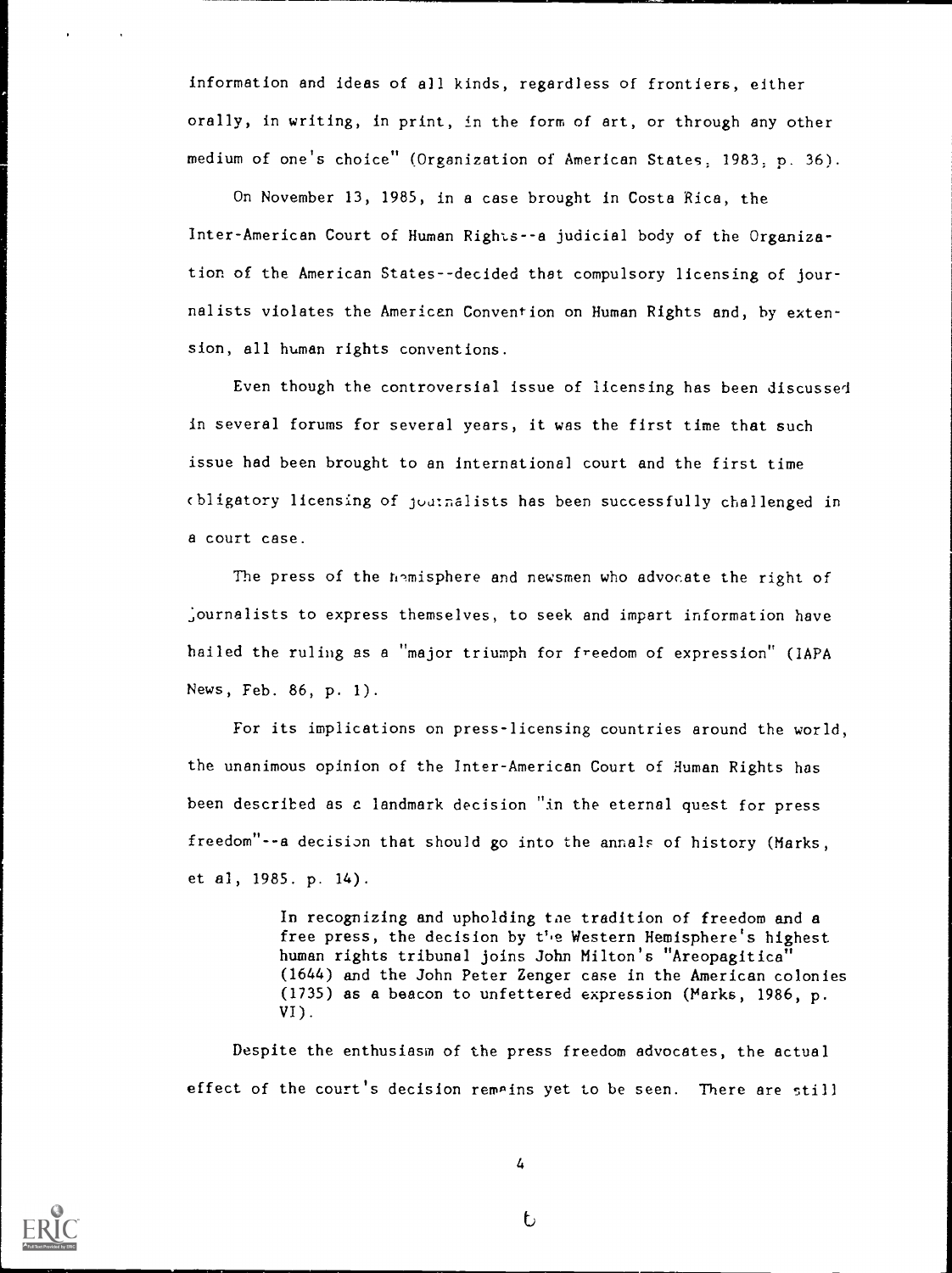governments and institutions interested in keeping the existing licensing systems. There are even fairly recent proposals suggesting the creation of such a system as a way to protect journalists.

The purpose of this paper is to report on the consequences of the Inter-American Court of Human Rights' decision and to present an analysis of the controversial issues that have been raised by supporters and adversaries of licensing laws to protect journalism and journalists.

Before analyzing the law case and its repercussions, however, it seems necessary to understand the law system of the country where the suit was filed: Costa Rica.

## Costa Rica: constitutional freedom vs. compulsory Colegio

Costa Rica, as most Latin American countries, inherited its cultural and legal system from Spain and from the Napoleonic code, rather than the Anglo-Saxon common laws (Karst, 1966). Therefore, the press is regulated by constitutional provisions concerning freedom of the press and special press laws.

In the early 1830s, shortly after its independence from Spain (1821), Costa Rica stipulated that "Liberty of thought and expression is so absolute that no prior censorship, no regulation, no special or common tribunal shall restrict it. Neither the very overthrow of the constitutional order, armed rebellion nor civil war shall be a motive to repress it" (McColm, p. 24).

According to Article 20 of the Costa Rican Constitution of 1949, "All may communicate their thoughts verbally or in writing and publish them without previous censorship, but they will be responsible for any abuses they commit in the exercise of this right in such cases and in

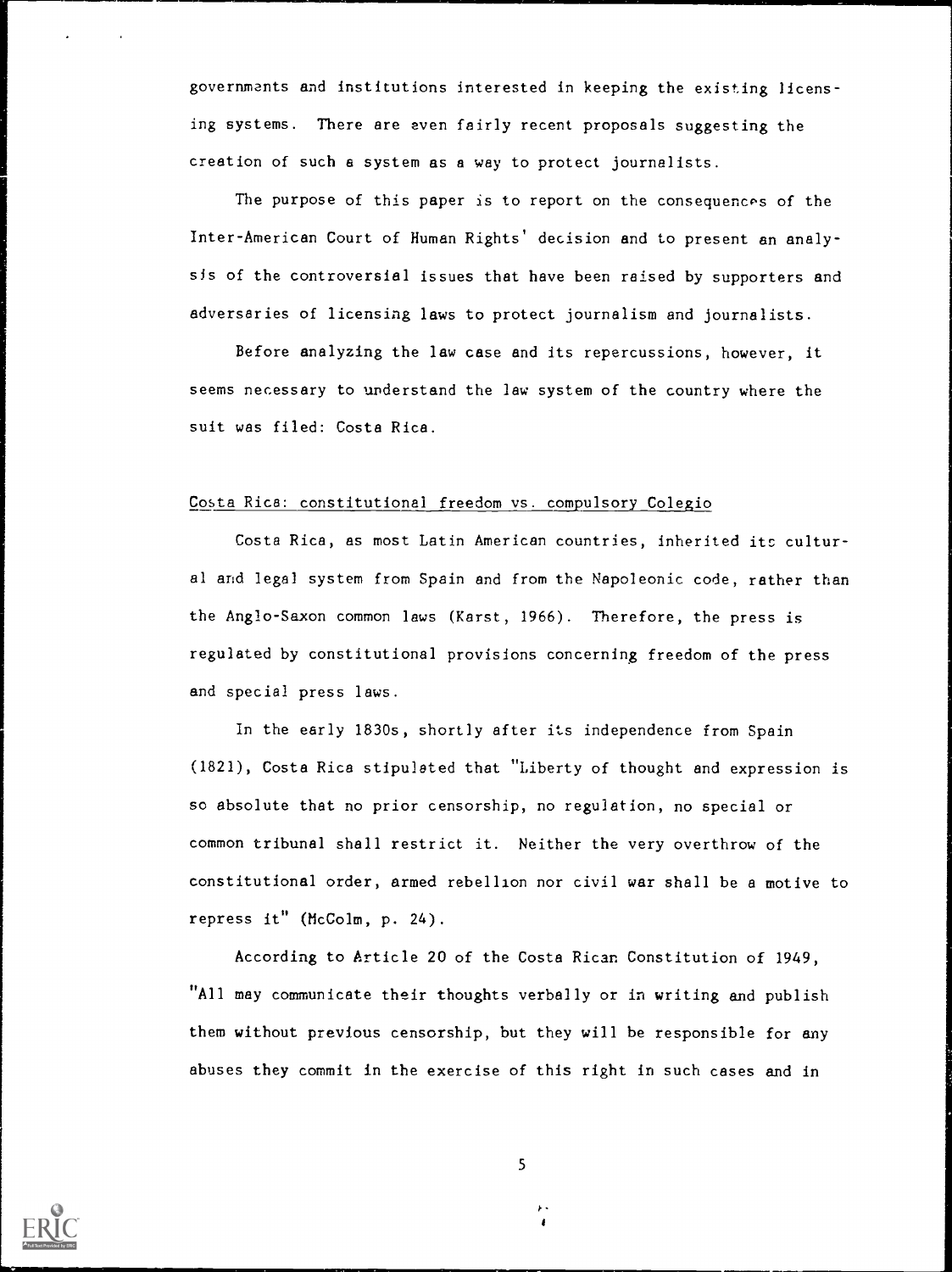such manners as the law may prescribe" (Fonseca, 1977, p. 31). Article 30 guarantees "Free access to ddministrative departments for the purpose of procuring information on subjec.s of public information," except for State secrets.

A nation of long democratic tradition, Costa Rica even "recognized the fundamental role the free flow of ideas and information plays in preserving a democratic system when, through Decree No. 14,803-G, dated 13 September 1983, ...established 'Freedom of Expression Day" (HcColm, 1986, p. 29).

In an act that confirmed its democratic concerns, Costa Rica, as a Member State of the Organization cf the American States--an international organization created by the American republics to achieve an order of peace and justice, and to defend their sovereignty and independence--, was the first country to sign and ratify the American Convention of Human Rights, known as the Pact of San Jose. In doing so, it accepted the commitment to observe any jrrisdiction of the Convention's means of protection--the Inter-American Commission on Human Rights and the Inter-American Court of Human Rights.

In addition, Article 7 of the Costa Rican Magna Carta makes international law self-executing and assigns it to a higher authority than all prior and subsequent domestic legislation.

While, on one hand, such provisions guarantee the maintenance of Costa Rica's democratic tradition, on the other hand, other legal provisions, inherited from Spanish press legislatures dating from the 19th century which were reinforced during the Franco era, threaten this very tradition.



ن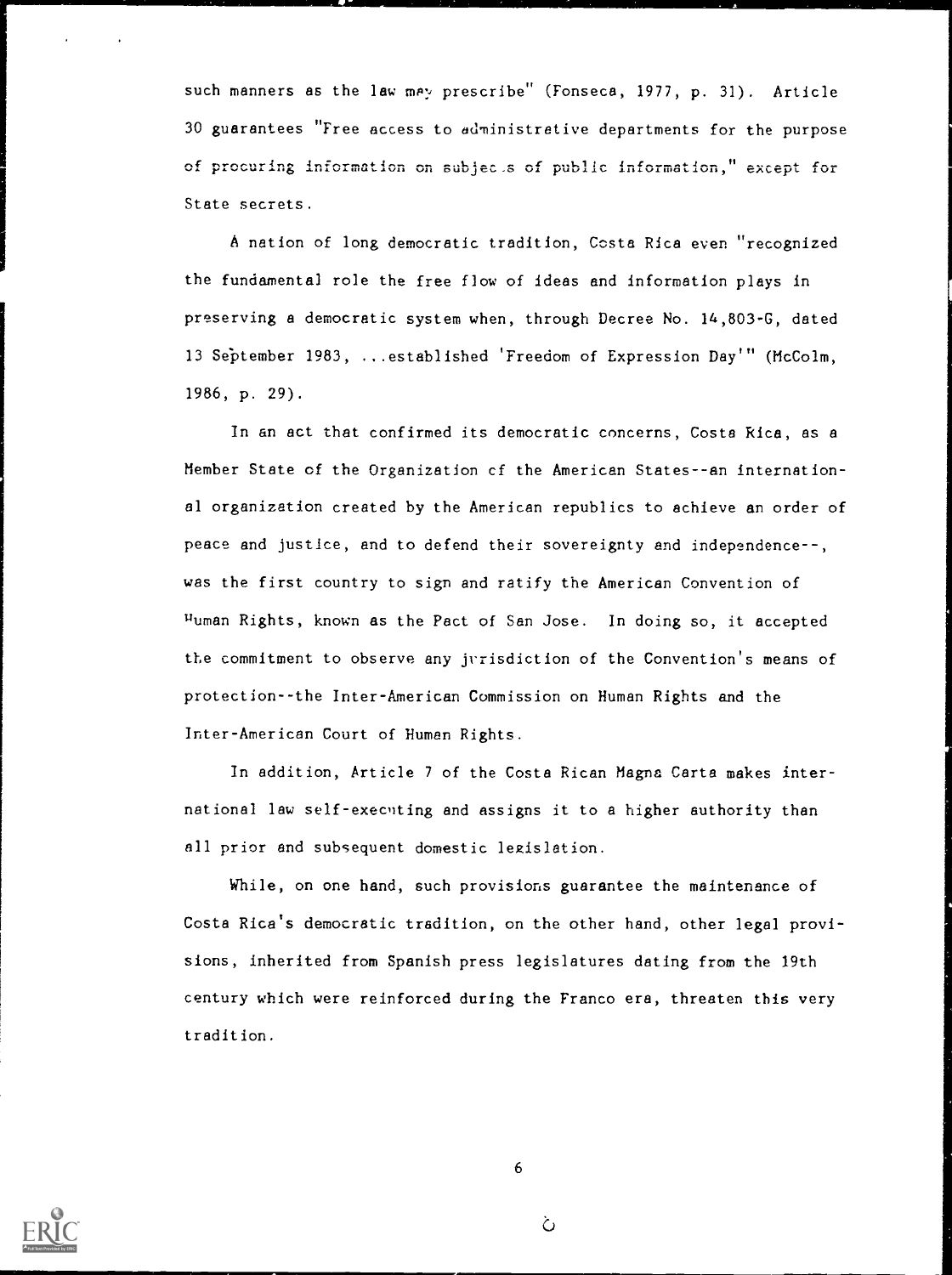As Pike explained,

Lured by their vision of the U.S., Spanish Americans have frequently adopted democratic procedures. Then, terrified by the likely social consequences, they have acted in accordance with their Spanish aristocratic, elitist, 'selectocratic' norms and aborted the democratic procedures (1971, p. 8).

Under Article 313 of the Criminal Code and Law No. 4420 of Costa Rica, journalists are required to be members of the Colegio de Periodistas (Association of Journalists) and to carry a license to pursue the profession (2). Approved in September of 1969, the Organic Law on the Colegio de Periodistas, as Law No. 4420 is known, created the Colegio as a way to stimulate a more professional press, or, as Jose J. Trejos, President of the country at that time explained, "for the good of Journalism in Costa Rica".

Colegiacion is part of a movement to "professionalize" journalism that has gathered strength through the world and specially in Latin America. It is a professional organization legally recognized and authorized to set educational, professional, ethical and moral standards for the profession (Gardner, 1985, p. 76).

A Colegio, according to Gardner, sometimes seems very tempting to journalists for it

> holds the promise of raising their educational level, thei: prestige and their standard of living; of giving them support in their fight for freedom of the press; and of providing an organization which might shield them from repression (p. 80).

The Costa Rican government-sanctioned press association limits membership to those journalists who had practiced the profession during five years preceding the promulgation of the law; to graduates of the University of Costa Rica's journalism school; and verified graduates of approved foreign schools of journalism. Foreign graduates are also required to have completed five years of residence in Costa Rica before



7

IJ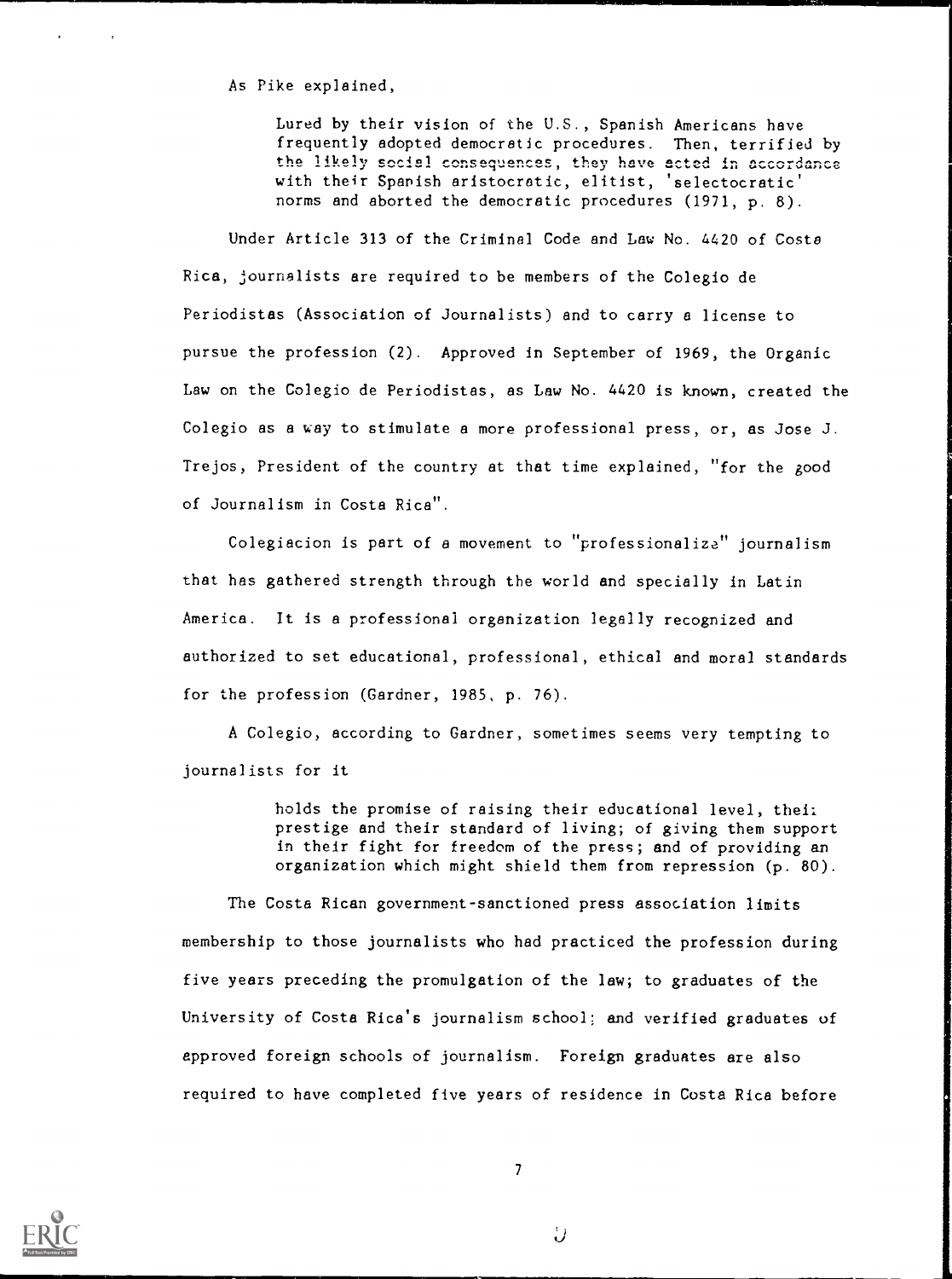they can apply for membership (Fonseca, p. 33; Editor & Publisher, Jan. 15, 1983, p. 7)

> The member must fulfil the condition that his principal, regular and paid occupstion is the exercise of his profession on a daily of periodica? publication, a medium for broadcast or televised news or a news agency and that he obtains the principal resources for his subsistence from this occupation" (Fonseca, loc. cit.).

Such restrictions seem to be grounded in economic and nationalistic reasons. Being a small country where most of its media is concentrated in the capital, Costa Rica is also, as Gardner said, "a relatively small market for journalists" (1985, p. 86) in which large entries of new professionals can be regarded as a threat to the stability of the market. Therefore, strictness in selecting new journalists seems to be the solution to prevent overpopulation: the more selective the process of entry in the career is, the less threat will exist for the established professionals. (It is important not to forget that in Costa Rica, as well as in most Latin American countries, journalists have to face a situation of low wages and high inflation, which force them to hold multiple jobs in order to survive.)

In addition, one should take in consideration the role of the Colegio as a government-sanctio.,ed institution and its function as a supporter of national development: among other things, the association is aimed to stimulate popular culture, to "contribute to the development of the democratic republican regime, defend national sovereignty and the institutions of the nation and make known its views on public problems" (Fonseca, 1977, p. 62-3). Such orientation seems to determine in ultimate instance a xenophobic policy in which foreign journalists apparently would not suit as well as the Costa Ricans the role that the Colegio has set fox its professionals.

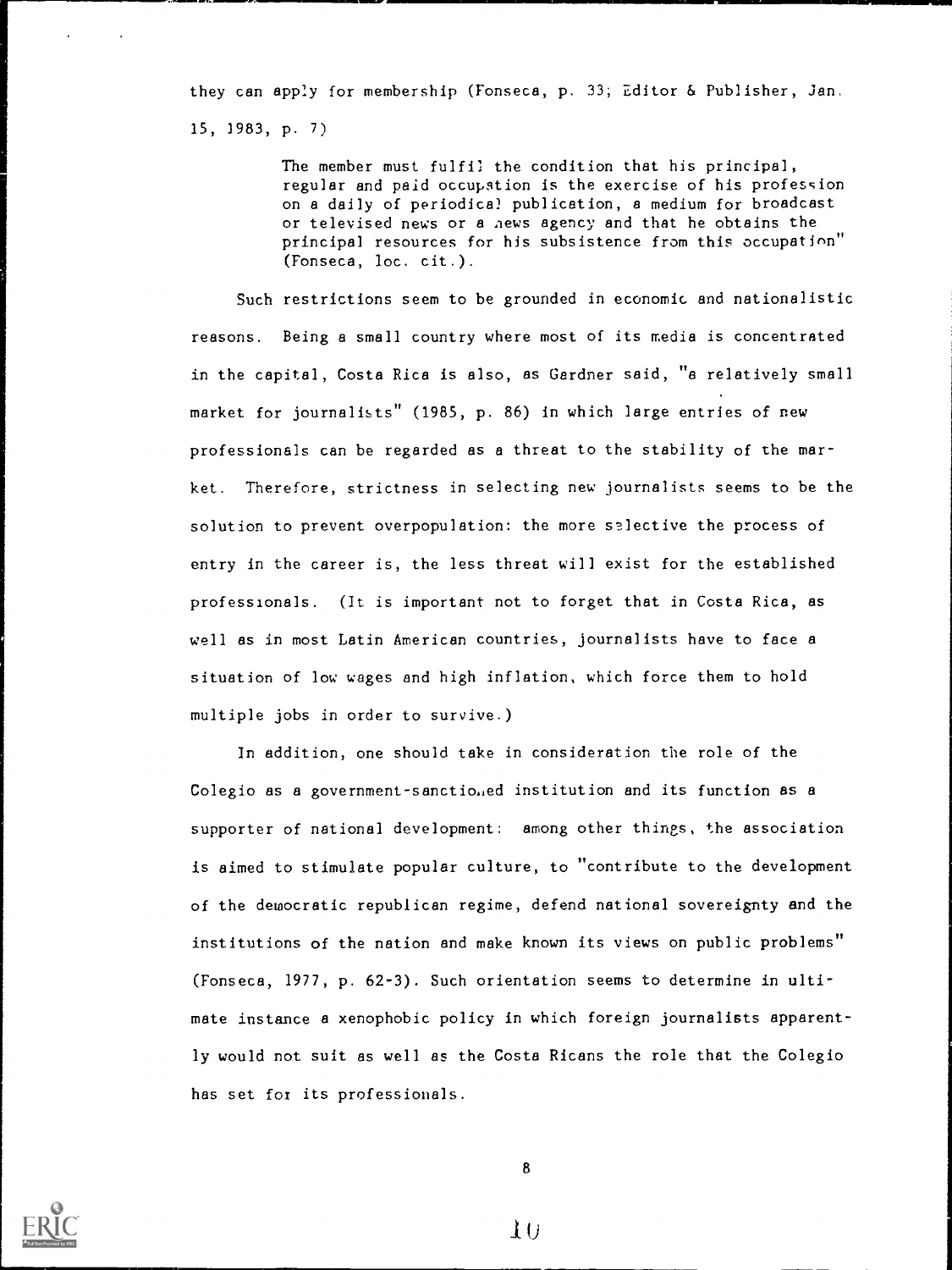More recently, the Colegio expanded its regulatory powers to any person--foreign or Costa Rican citizen--who is "attending, press conference, covering public spectacles, participating in interviews or reporting on accidents, ceremonies or other activities of 'public interest' or any other journalistic activity whatsoever" (McColm, p. 28).

It has also stressed its vigilant task of investigating the journalists who are exercising "full journalistic activities" without the Colegio's approval. Since 1984, its Board of Directors established a permanent commission to perform this investigation (Tico Times, 17 Feb. 1984).

In addition, as McColm's reported,

Declaring itself "the only entity charged by the government and by law to watch over the practice of journalism by Costa Rica," the Colegio enlarged its mandate to license not only journalists but also rive new other categories of media personnel. Among these are public relations agents, graphics reporters, journalist students, foreign correspondents and communicologists... (p. 27).

According to Colegio's former president Carlos Morales, the corporation's primary task is to "protect society from the harm that unlicensed journalists can do", reserving the practice for those who meet the standards established by the association (McColm, pp. 14 and 32).

## Licensing on the spot: the Schmidt case

In 1979, during a roundtable debate on government licensing of journalists featured at the Inter-Americ-n Press Association mecting of directors, Stephen B. Schmidt, then reporter for local papers, challenged the Colegio.

Schmidt is a New Yorker who moved to Costa Rica in 1971 to work as a reporter on the English-language Tico Times, and as a contributor to



9

 $1/$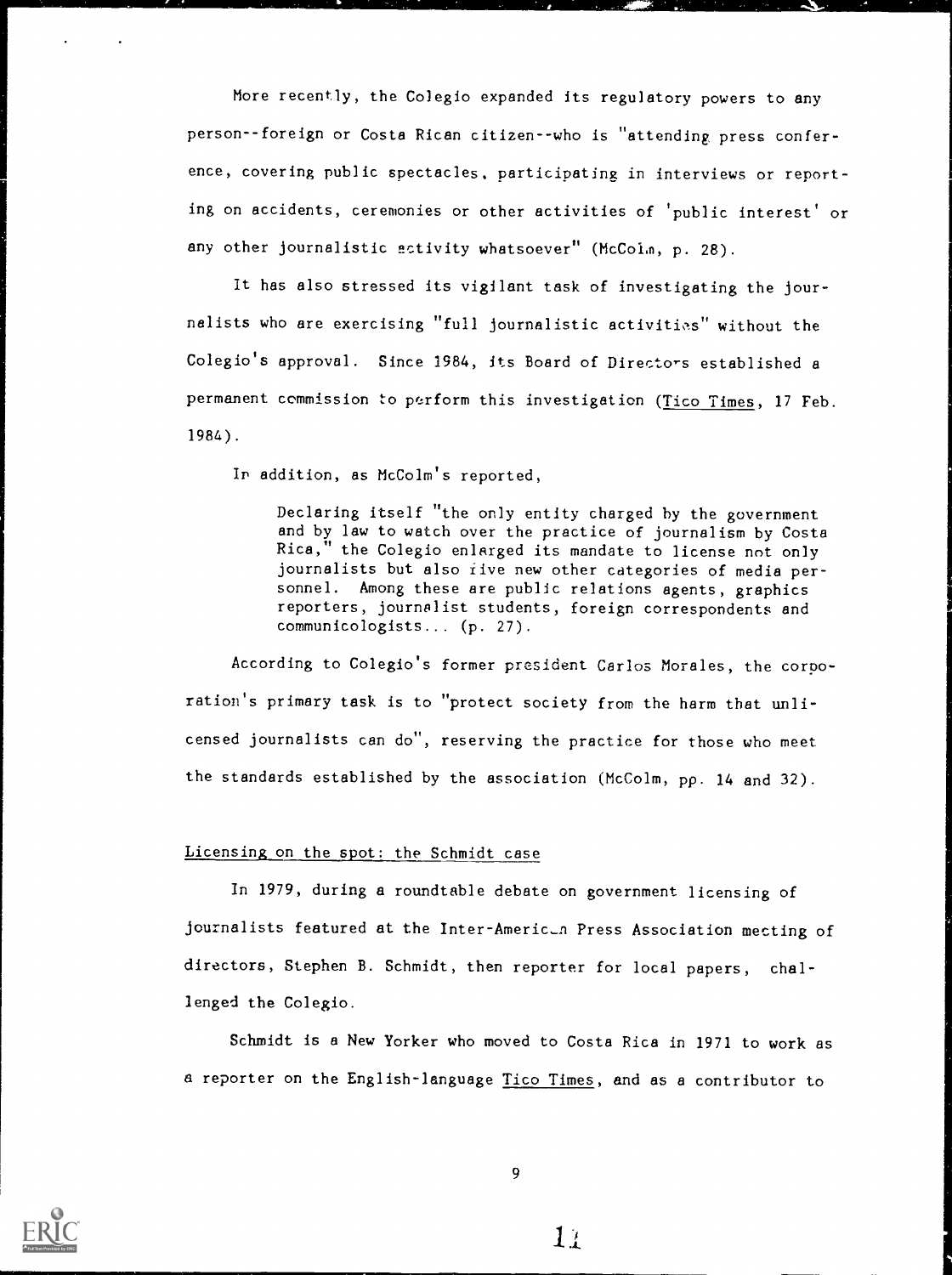the Spanish-language La Nacion.

He told the panelists that, as a student journalist, he had an authorization of the Colegio and that he had been working as writer for the Tico Times. Even though he had graduated from the Autonomous University of Central America with a Masters degree in 1978, he had not been admitted to the Colegio yet. His question to the panelists was concerned with the plans of the Colegio to handle cases such as his.

"The penalty is two years in prison," answered Carlos Morales, as reported in Editor & Publisher  $(p. 7)$ .

Such incident caused Schmidt to be charged by the Colegio with a law suit for "illegal practice of the profession." As attorney Ricardo Harbottle, representing the Colegio in the civil suit, defended, professional associations, such as the Colegios, must battle the illegal practice of the professions they are created to safeguard The case was pending for six years, a period in which it was presented before five different legal organs.

Schmidt's case was first thrown out by a lower court for "lack of merit." The Colegio appealed and the case went before the Second Penal Court of San Jose on January 1983.

Judge Jeanette Sanchez, acknowledging the superiority of the American Convention on Human Rights over domestic laws, absolved Schmidt of all guilt and responsibilities, for he was exercising the basic human right of expressing oneself fully. According to Gardner, this was the first time the Pact of San Jose had been used as a basis for a court decision in the hemisphere (1985, p. 88). Even though Schmidt's activity technically violated the Colegio statute, according to a higher law it was not "antijuridical," Judge Sanchez concluded.



 $1\epsilon$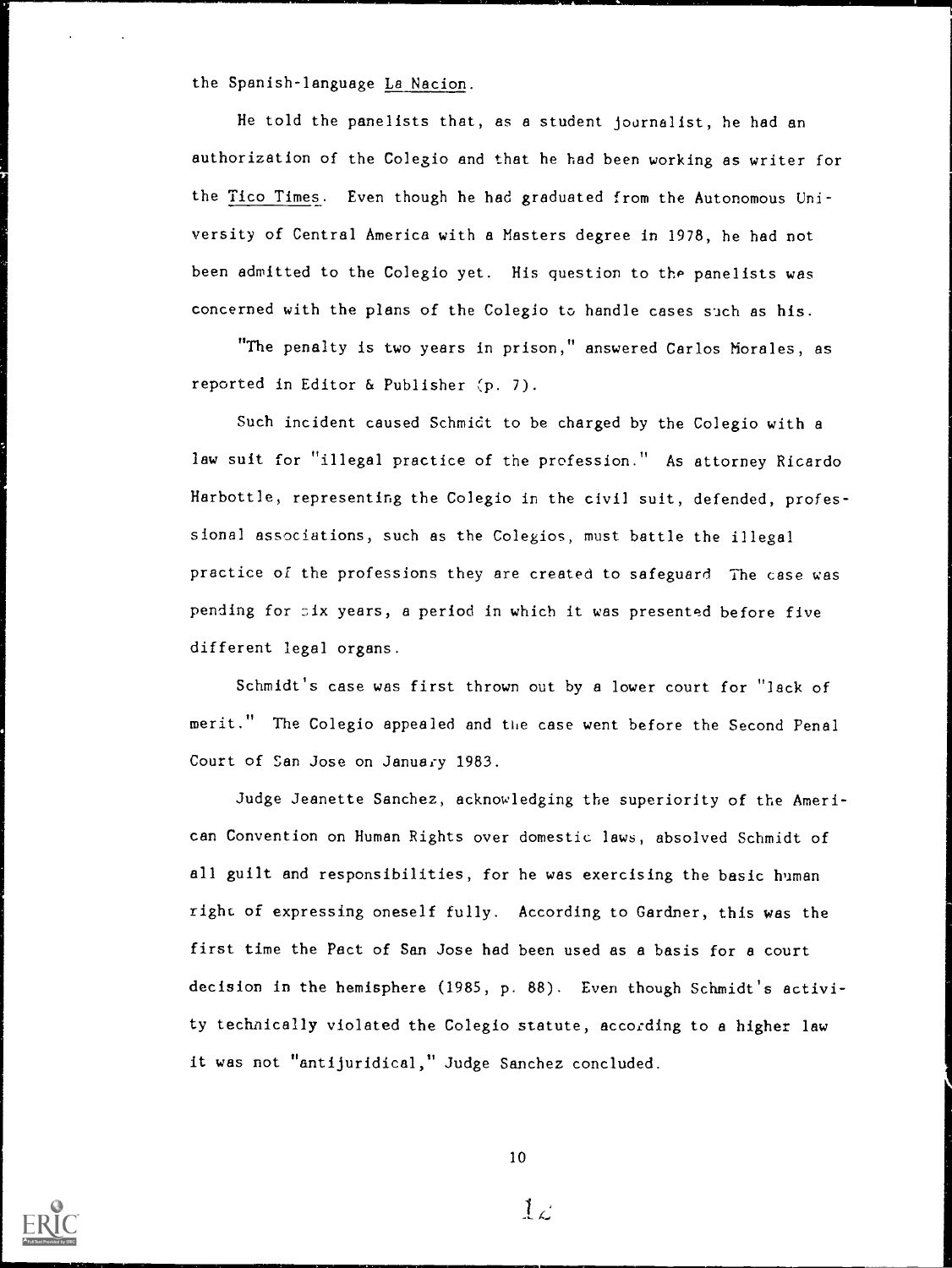The argument of the Colegio was that Schmidt had openly violated its Organic Lea, confessed publicly to doing so, possessed a degree from an unqualified university, and had neither applied to, not sued to be admitted to the Colegio (The Tico Times, Jan. 21, 1983, pp. 1,8).

Attorney Fernando Guier, on the other side, based his defense on he argument that (1) Schmidt did not depend on journalism for his livelihood even though he did write for some local papers--he earned his living as a commodities analyst; (2) he was misled into believing he could join the Colegion after he graduated from the UACA (Schmidt insisted he had enrolled at UACA at Colegio's suggestion); (3) there was no question about his qualifications as a journalist; (4) he was specialized in interpretative journalism, which is not defined as reporting under the Colegio's law; and (5) he as exercising a basic human right (The Tico Times, Jan.  $1/$ , 1983).

While the attorneys for the Colegio argued on the ground of the violation of the Organic Law, Judge Sanchez elevated the case to a higher dimension by making a distinction between the profession of journalists and other professions regulated by colegios.

> There is no doubt that in journalistic activity there exists an essential difference from the other professions. It is the only one among ther in which the practice  $e$  d discipline directly affects a basic right of human beings: freedom of opinion and expression... (McColm, p. 16).

By making such a distinction, Judge Sanchez pointed out that, consaquently, the Colegio de Periodistas and other professional colegios cannot have the same legal nature.

In her verdict, Judge Sanchez concluded that, considering the definition of the profession adopted by the Colegio law, Schmidt was not a journalist. His primary living was earned as a commodities analyst.



 $\mathbf{1}_{\Omega}$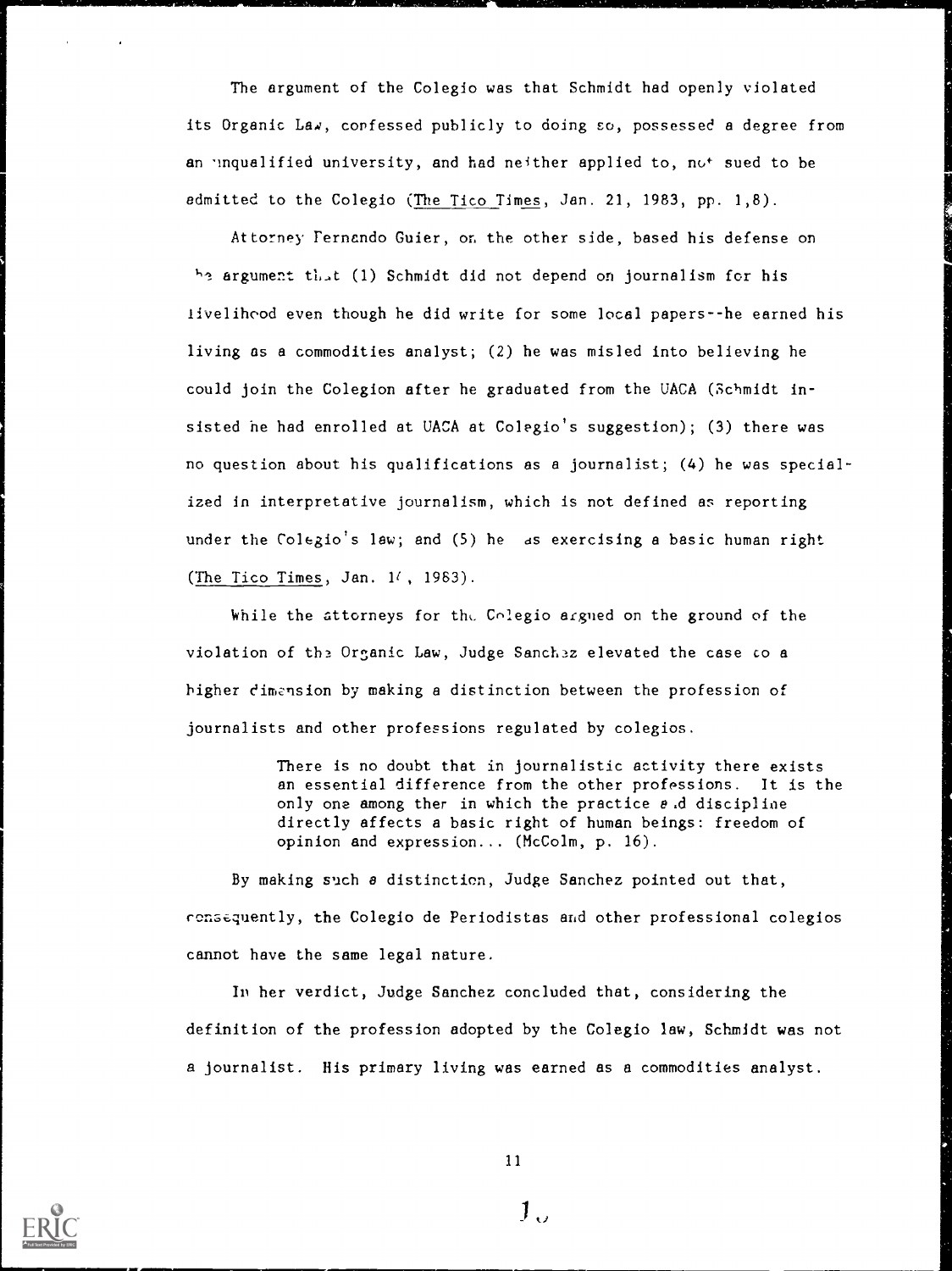Schmidt, according to the personnel manager of La Nacion, Alvaro Mora, and the Tico Times accountant, Saul Arias, did not earn a salary as a reporter at either newspaper. For the Tico Times he worked as a technical consultant (3), t, slator and style editor. For both papers he wrote occasional articles on national and international topics.

Five months after the unpreceden<sup>+</sup><sup>-</sup> decision, the Costa Rican Supreme Court overruled the Second Penal Court in June 1983, annulling the acquittal and sentencing Schmidt to a three-month suspended jail term under the condition that he not repeat the crime. Even though the sentence was suspended, Schmidt entered into the Judicial Criminal Register--the Supreme Court's verdict caused him to have a criminal record in the country for the rest of his life.

For Carlos Morales, then president of the Colegio, this reversal "formally recognizes the obligations for obligatory licensing of journalists, which carries with it a recognition of journalism as a profession of university level and of limited access" (The Tico Times, June 10, 1983, p. 11).

For McColm, however, the Supreme Court's decision was based on a "perceived threat that upholding the decision would determine the various laws of the different professional colleges, since membership in each of these corporations would not be indispensable" (McColm, 1986, p. 16).

Sure of the political rationale behind the Supreme Cou- 's ruling, Schmidt's attorneys filed a complaint with the Inter-American Commission of Human Rights in September 1983, charging he had been condemned unlawfully. According to the Costa Rican laws, the Supreme Court ruling cannot be appealed in the country. Since Costa Rica is a member state



12

 $1.5$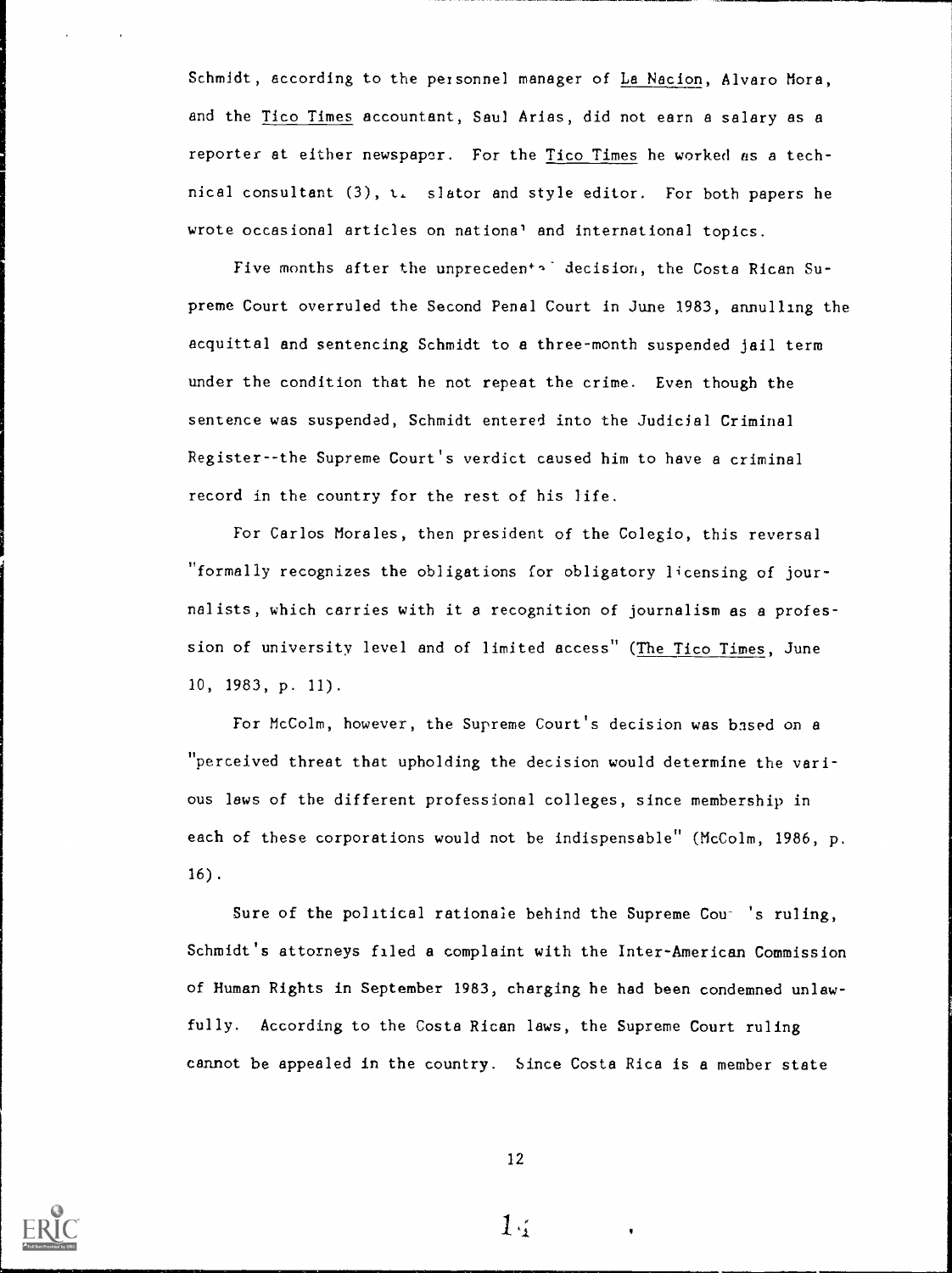$\circ$ : the Organization of the American States, the attorneys decided then to appeal to the Inter-American Commission, whose function is to "promote the observance and protection of the human rights and serve as a c,sultative organ of the OAE on these matters" (Inter-American Commission of Human Rights, 1983, p. 11).

Confirming the Court's decision, the Commission ruled 5 to 1 that there was no conflict between the Article 13 of the American Convention and the Organic Law of Colegio de Periodistas (the lone dissenting vote was cast by R. Bruce McColm, the representative from the U.S.).

The Commission's argument was that

Membership in a professional association or the requirement of a card for the exercise of the profession of journalists does not imply restriction of the freedom of thought and expression, but rather a regulation that the Executive Branch may make on the validation of academic degrees, as well as the inspection of their exercise as an imperative of social order and guarantee of a better protection of human rights (World Press Freedom Committee, 1986, p. 23).

As explained by Marks, Schmide, Ji., and Pelesh, the Commission relied for its decision upon the legitimate functions of the Colegio, such as the one of promulgating ethical standards and standards of performance. In their opinion, however, the Commission proceeded from a false premise since the issue of the case was not related with these functions, but with the one that restricts the practice of journalism: licensing (1985, p. 10).

According to them, "while the association may advocate or seek to persuade its members to follow high standards, it may not interfere with or discipline their journalistic activities" (pp. 11-12).

Following the Commission's decision, the immediate past president of the Inter-American Press Association persuaded the then president of Costa Rica Luis Alberto Monge to request, on behalf of his country, an



 $1<sub>1</sub>$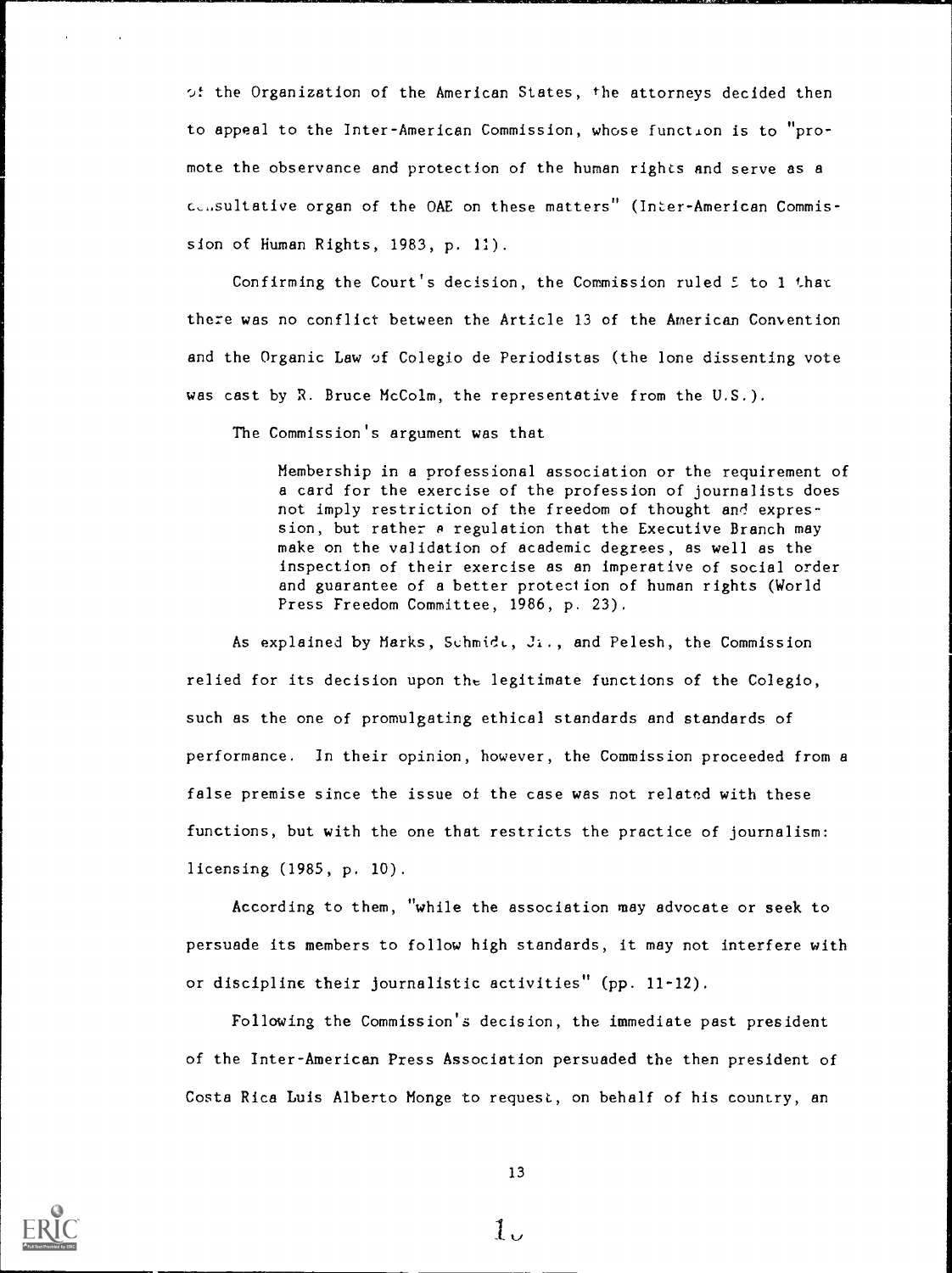advisory opinion from the Inter-American Court of Human Rights (It seems that it is an usual approach of IAPA to utilize personal contacts with diplomatic sources whenever possible as a tool of pressure (Gardner, 1967).)

On July 8, 1985, the Government of Costa Rica, despite the fact it had won the case twice, submitted its request to the Inter-American Court of Human Rights, e judicial body of OAS installed since 1979 in San Jose, Costa Rica.

The communication received by the Court read as follows:

Is the compulsory membership of journalists and reporters in an association prescribed by law for the practice of journalism permitted or included among the restrictions or limitations authorized by Articles 13 and 29 of the American Convention on Human Rights? Is there any incompatibility, conflict or disagreement between those domestic norms and the aforementioned articles of the American Convention? (World Press Freedom Committee, 1986, p. 5)

The restrictions and limitations authorized by Article 13 of the American Convention mentioned 'by in the request stipulates that the right to freedom of expression shall not be subject to prior restraint but shall be subject to imposition of reliability in the case of disrespect for the rights or reputations of others or threat of national security, public order, or public health or moral

Article 29 establishes in a general way that no provision of the Convention shall be interpreted as permitting the preclusion of rights or guarantees that are inherent in the human personality or derived from representative democracy, or as excluding or limiting the effect of the American Declaration of the Rights and Duties of the Man (OAS, 1983, p. 42).

During the public hearings, the Court listened to the arguments for and against compulsory licensing. Briefs from the following



14

 $1\,\mathrm{t}$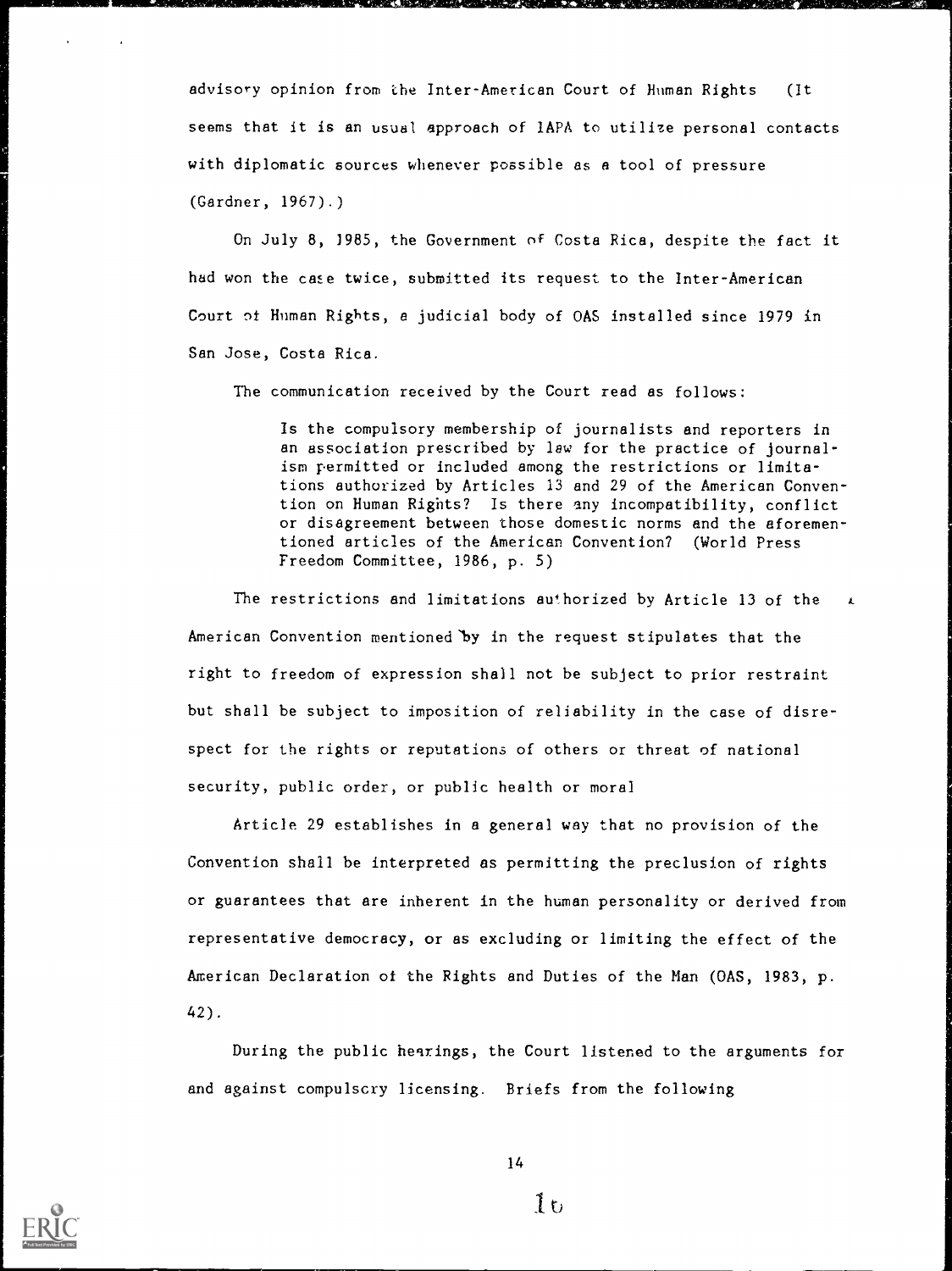non-governmental organizations were submitted to the Court: the Inter-American Press Association, the Colegio de Periodistas of Costa Rica, the World Press Freedom Committee, the International Press Institute, the Newspaper Guild and the International Association of Broadcasting, the American Newspaper Publishers Association, the American Society of Newspaper Editors and the Association Press, the Federacion Latinoamericana de Periodistas, the International League for Human Rights, the Lawyers Committee for Human Rights, the American Watch Committee, and the Committee to Protect Journalists. It is not surprising that several American associations jumped on the case: after all, coming from a common law background, they hold a very distinct view, on the law system and its powers.

The Colegio pointed out that compulsory licensing exists in the organic laws of all professional colegios, and that it assures adequate education, requires strict observance of the standards of professional ethics, oversees the correct exercise of the profession. The Costa Rican government argued that

> The practice of certain professions involves not only rights but also duties toward the community and the social order. That is what justifies the requirement of special qualifications, regulated by law, for the practice of some professions, such as journalism (World Press Freedom Committee, 1986, p.  $24$ ).

Compulsory :icensing was defended by the Costa Rican government, the Colegio and the Inter-American Commission as a practice that has a social function--it respects the rights of the others and protects the public order, health, morals and national security while it guarantees ethics, competence, social betterm\_nt of journalists and independence from their employers (WPFC, loc. cit.).

The Court, however, did not agree with the arguments that justified

X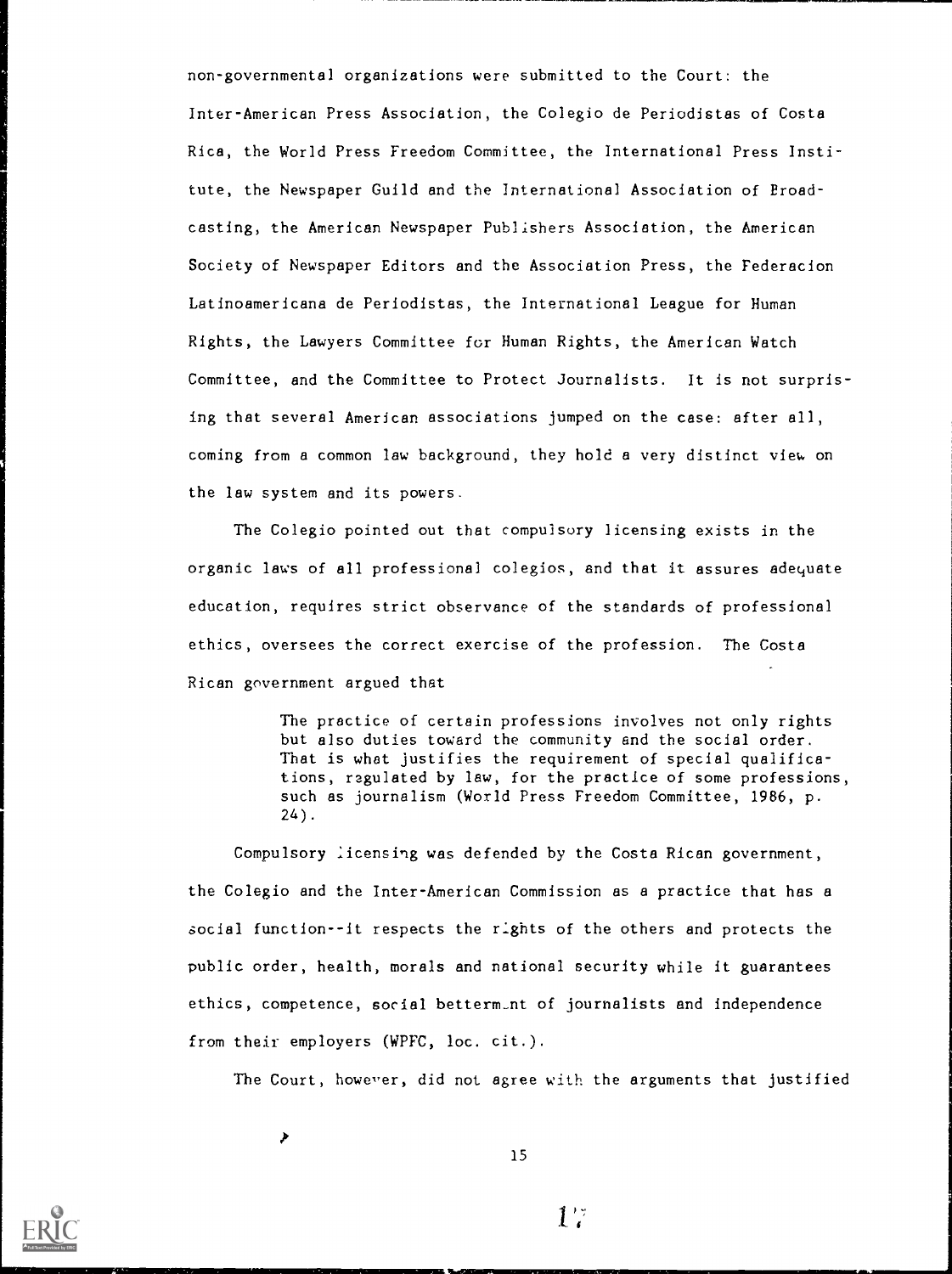non-governmental organizations were submitted to the Court. the Inter-American Press Association, the Colegio de Periodistas of Costa Rica, the World Press Freedom Committee, the International Press Institute, the Newspaper Guild and the International Association of Broadcasting, the American Newspaper Publishers Association, the American Society of Newspaper Editors and the Association Press, the Federacion Latinoamericana de Periodistas, the International League for Human Rights, the Lawyers Committee for Human Rights, the American Watch Committee, and the Committee to Protect Journalists. It is not surprising that several American associations jumped on the case: after all, coming from a common law background, they hold a very distinct view on the law system and its powers

The Colegio pointed out that compulsory licensing exists in the organic laws of all professional colegios, and that it assures adequate education, requires strict observance of the standards f professional ethics, oversees the correct exercise of the profession. The Costa Rican government argued that

> The practice of certain professions involves not only rights but also luties toward the community and the social order. That is what justifies the requirement of special qualifications, regulated by law, for the practice of some professions, such as journalism (World Press Freedom Committee, 1986, p. 24).

Compulsory licensing was defended by the Costa Rican government, the Colegio and the Inter-American Commission as a practice that has a social function--it respects the rights of the others and protects the public order, health, morals and national security while it guarantees ethics, competence, social betterment of journalists and independence from their employers (WPFC, loc. cit.).

The Court, however, did not agree with the arguments that justified

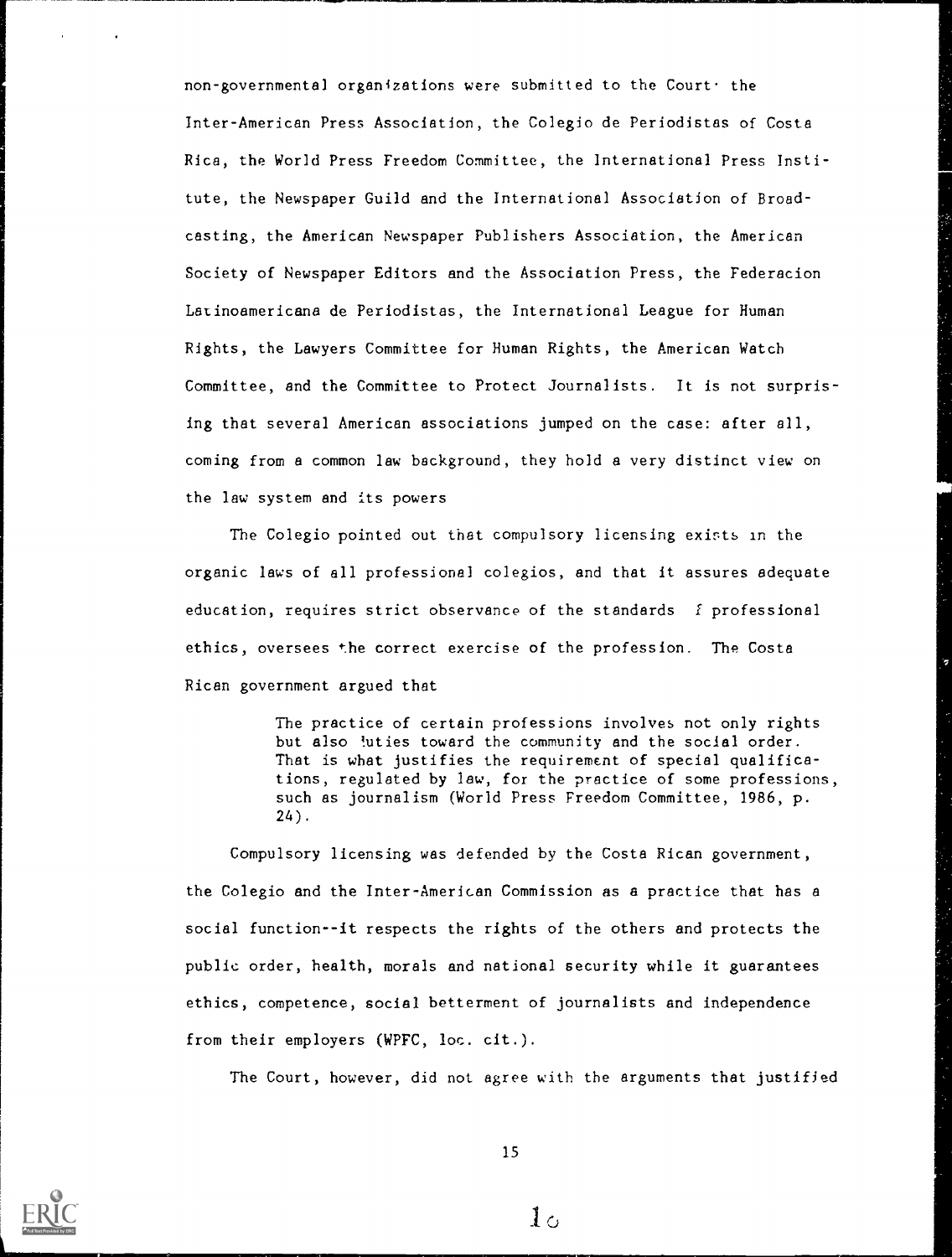licensing as a means of guaranteeing respect for the rights or reputations of others or the protection of national security of public health or morals. Licensing cannot be included under the restrictions authorized in Article 13.

As the Court argued, the "concept of public order in a democratic society requires the guarantee of the widest possible circulation of news, ideas and opinions as well as the widest access to information by society as a whole" (WPFC, op. cit  $\rho$ .26).

The reasons of public order, that may justify compulsory licensing of other professions, cannot be invoked in the case of journalism, the Court pointed out--"it would be a contradiction to invoke a restriction to freedom of expression as a means of guaranteeing it" (p. 27).

Such rationale was the main support of the Court's decision. The Inter-American Court on Human Rights concluded:

> a law licensing journalists, which does not allow those who are not members of the "Colegio" to practice journalism and limits access to the "Colegio" to university graduates who have specialized in certain fields, is not compatible with the Convention. Such a law would contain restriction to freedom of expression that are not authorized by Article 13(2) of the Convention and would consequently be in violation (of) not only the right of each individual to seek and impart information and ideas through any means of his choice, but also the right of the public at large to receive information without any interference (p.30)

The Court declared, thus, that not only compulsory licensing of journalists, but also Law No. 4420 of Costa Rica are incompatible with Article 13 of the American Convention of Human Rights (4).

## Inter-American Court on Human Rights: its function and power

The Inter-American Court on Human Rights "is an autonomous judicial institution whose purposes is the application and interpretation of the



 $1$ ;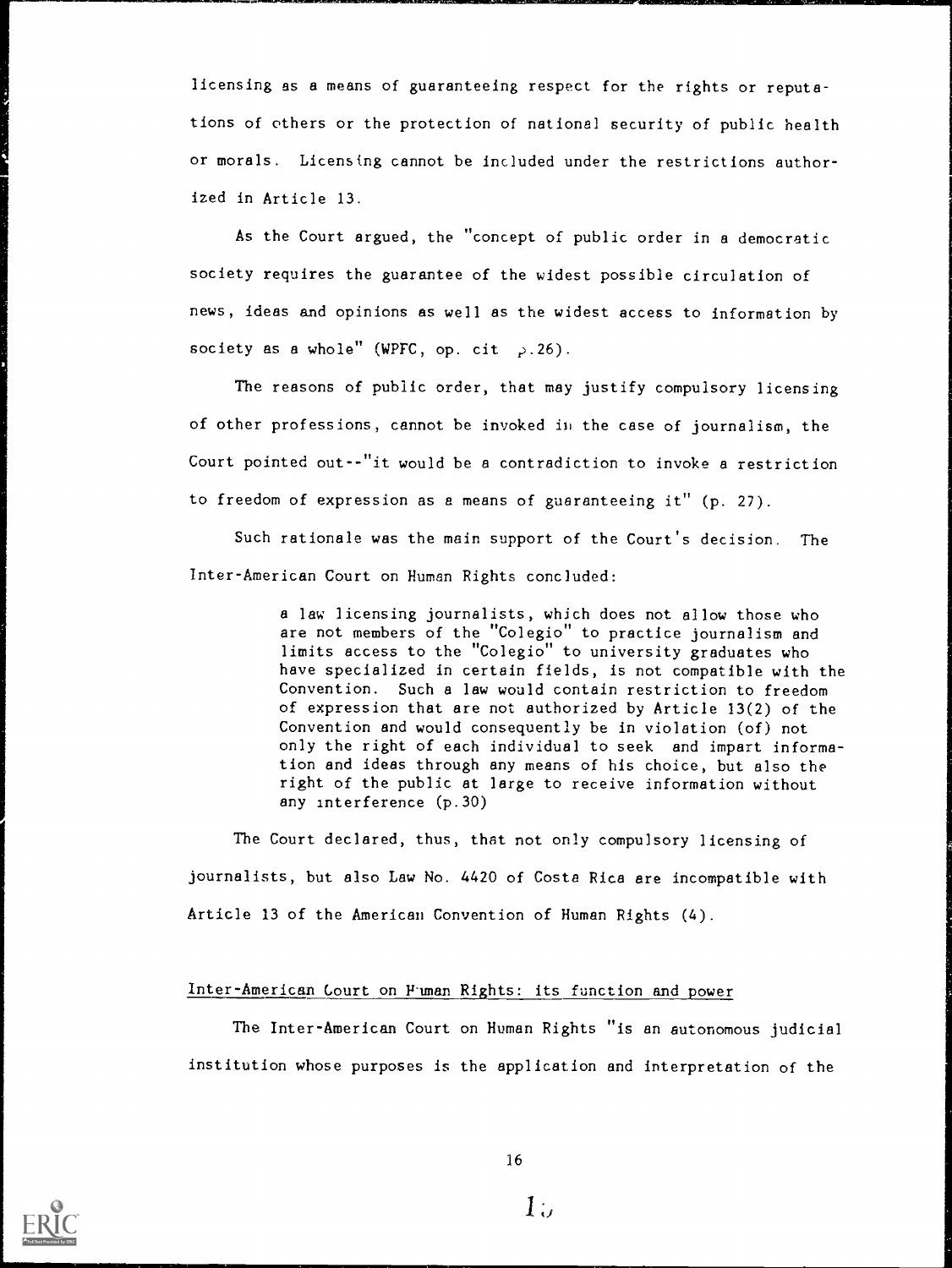American Convention of Human Rights" (OAS, p. 149) It was created through the American Cor ntion and officially installed in San Jose, Costa Rica, on September 3, 1979. Ever since then, San Jose has been the seat of the Court.

Consisting of seven judges--nationals of the member states of the OAS with recognized competence in the field of human rights--the Court exercises both adjudicatory and advisory jurisdiction.

As stated in Articles 61, 62 and 63 of tne Convention, only the Inter-American Commission and the States Parties to the Convention--the ones that have recognized the Court's jurisdiction as binding--are authorized to submit a case to be analyzed under the. Court's adjudicatory jurisdiction.

For its advisory opinion, however, Article 64 provides that any member state of OAS may consult the Court on the interpretation of the Convention or other Human Rights treaties in the American States, or even on the compa\*ibility between domestic laws and intcrnational human rights instruments (OAS, p. 16-17, 52-53).

According to Articles 67 and 68 of ti American Convention, as it regards to the adjudicatory juris iction, "the judgment of the Court shall be final and not subject to appeal" and the States Parties to the Convention shall "undertake to comply with the judgment of the country in any case to which they are parties" (Brownlie, 1981, p. 412). In these ct,es, the Court's rulings are legally binding and enforceable.

Advisory opinions are, as the President of the Inter-American Couri.. on Human Rights Justice Buergenthal explained, "by their nature nonbinding, which is not to say that they lack legal authority in clarifying the obligations that states may have assumed by ratifying a trea-



 $\hat{z}$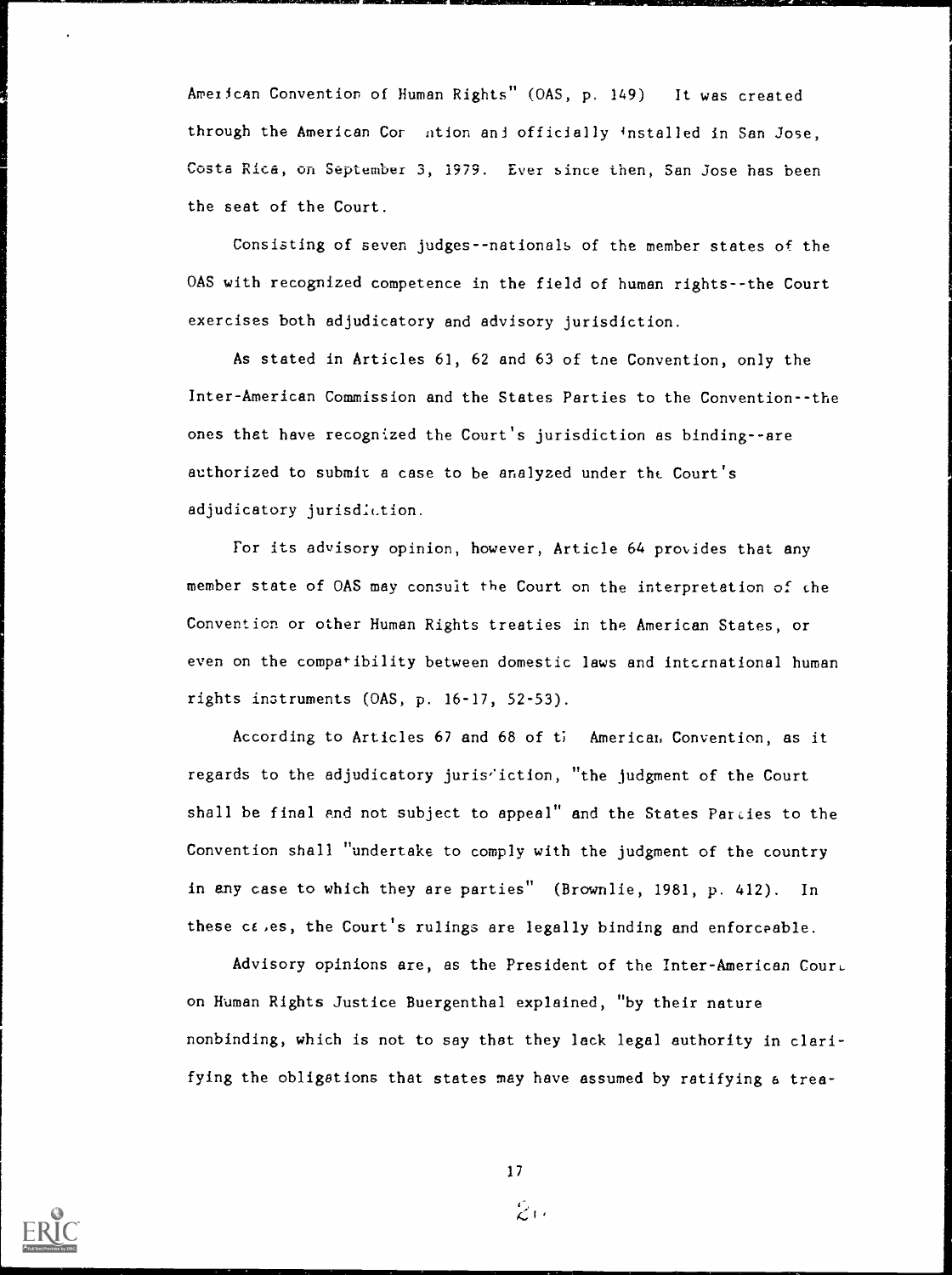ty" (Dyer, in WPFC, 3986, p. 40).

In the Costa Rica case, there is only one way of enforcing the advisory opinion of the Court: it is through the invocation of the commitment that the member states make when they sign the declaration of recognition of 'he Court's jurisdiction.

According to Jistice Buergenthal, the difficulty in enforcing the Court's ruling is related to the fact that, even though 19 member states in the Western hemisphere have ratified the American Convention, only eight (Argentina, Colombia, Costa Rica, Ecuador. Honduras, Peru, Uruguay and Venezuela) have recognized the Court's jurisdiction (IAPA Updater, Jan. 87).

### The status of press freedom in the hemisphere after the court's ruling

When Justice Buergenthal read the verdict of the Schmidt case in November 1985, the prese freedom community expressed its expectations that the Court's ruling will "have a wide effect on the proliferation of such government-approved press bodies, which have spread to 12 nations of Latin America since the first 'Colegio' was organized in Costa Rica" (Dyer, WPFC, p. 37).

Costa Rican authorities, however, did not seem very convinced or threatened by the Court's judicial power. The country's vice-minister of Foreign Relations, Gerardo Trejos, was quoted by the Tico Times in an angry response to the Court's decision:

> The decision is not binding on the government of Costa Rica. It's simply an opinion of the Court. Costa Rica is a sovereign state, and the constitutional organs of the state are the only ones which can make laws (WPFC, p. 36).

Another quote in the Tico Times suggested the government non-willingress to comply with the ruling. Costa Rican then-President



 $2_{\pm}$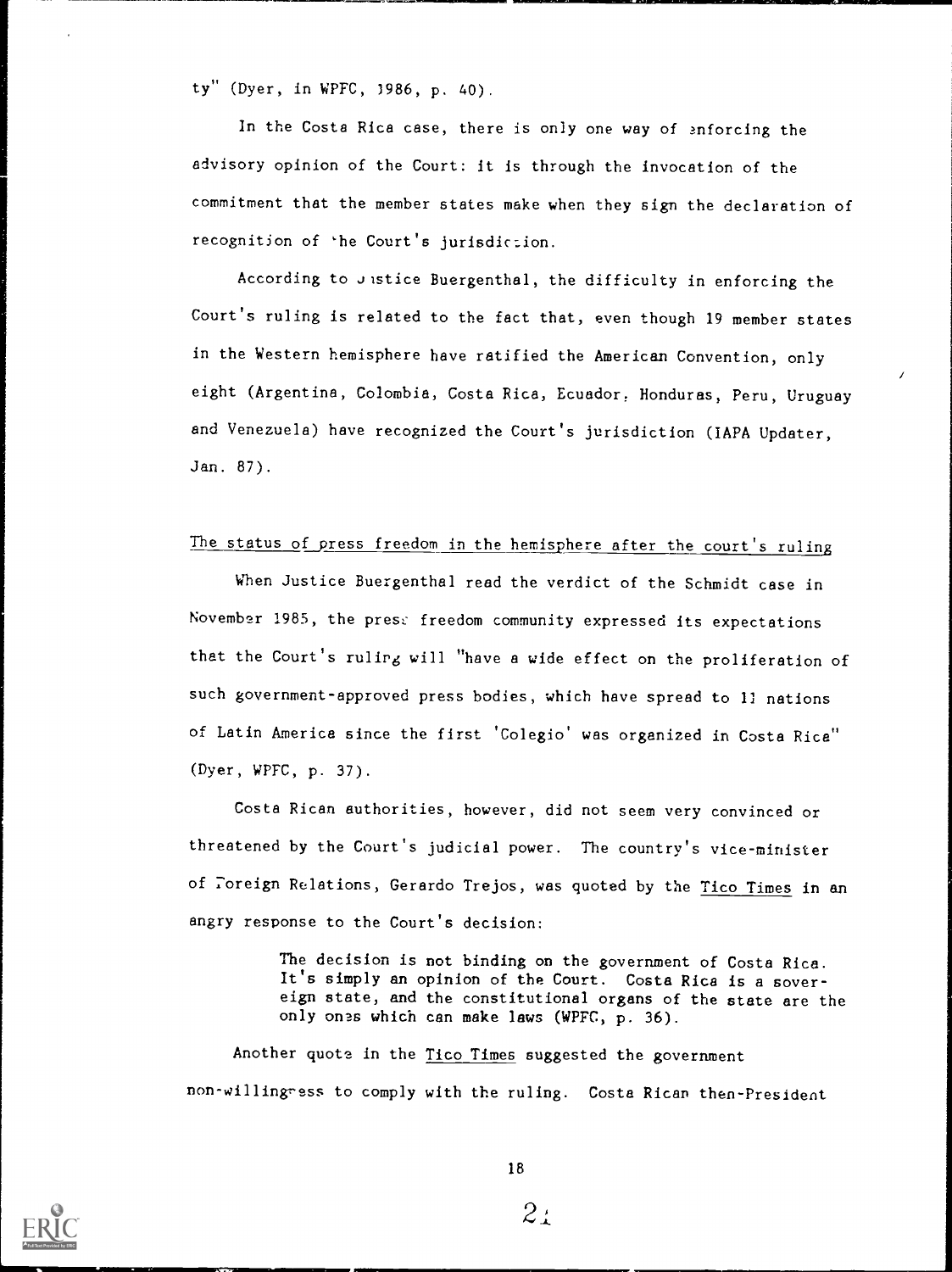Luis Monge, who had previously agreed to request the Court's opinion in a very democratic attitude, declared himself not willing to accept the Court's decision if it went against the country's law: "if the Court agrees with our laws, fine; otherwise we'll guide ourselves by our own legislation" (The Tico Times, July 11. 1986).

The attitude of Costa Rican authorities may have have caused the press freedom community to tone down its expectations of major changes in the licensing systems in Costa Rica and other Latin American countries. The publisher of the Tico Times, Richard Dyer, declared to the Los Angeles Daily Journal, California, that he doubted the Court's ruling would cause any immediate change in Costa Rican laws...

> ...but I think it will be some time before the Collegium will sue another journalist for illegal practice. If they do, it is likely that the local courts will be influenced by the Human Rights Court decision and throw the case out (IAPA News, Feb. 86, p. 2).

The situation of press freedom in Costa Rica and in the other press-licensing countries in Latin America has not changed much since the Inter-American Court's decision. And if there is a change, it seems hard to define its pattern.

According to a July 1986 account of the Tico Times, since the Court handed down its advisory opinion, the Colegio "has twice applied re strictive measures to local and foreign journalists, denying access for non-Colegio registered journalists for coverage of the presidential election last February and the presidential inauguration ceremonies in May" (The Tico Times, July 11, 1986).

As reported in the IAPA News of October 1986, "A Tico Times reporter was barred from press conferences at the health ministry because she did not belong to the local journalist collegium" (p. 9).



 $2\omega$  , and the set of  $\omega$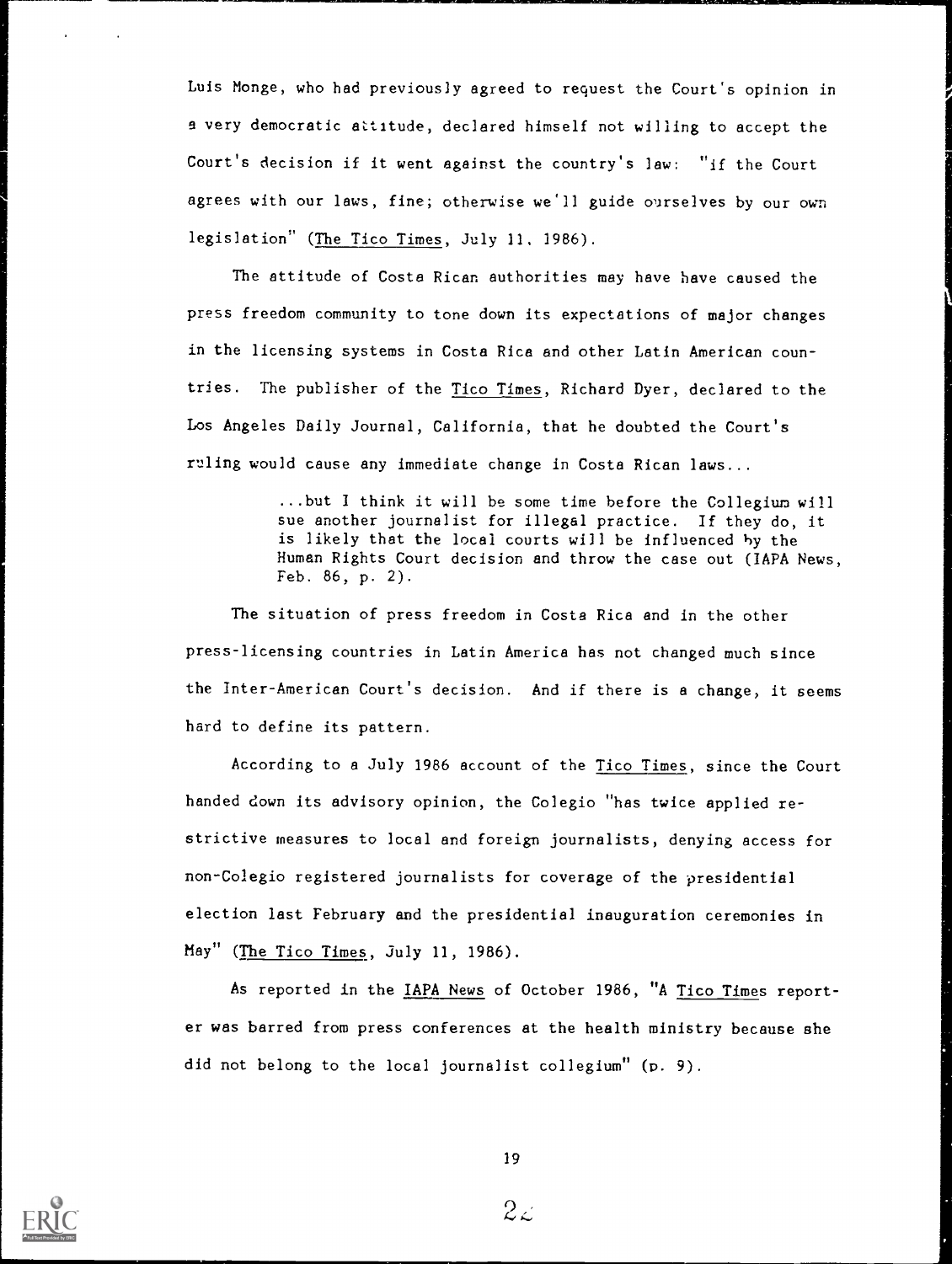The Colegio has also published a list of journalists it claims are legally entitled to practice journalism in the country. According to Southam News correspondent Dave Todd, the association has issued a general call to Costa Ricans to "deny interviews to 'illegal' journalists" (IAPA, June 86, p. 3)

According to Dyer, the Costa Rican Colegio de Periodistas not only "is tightening its grip" on authorizing who may cover news in the country but is also spreading its monopoly on all government news sources: the Colegio handed in a bill in the Legislative Assembly proposing reforms in its law so that the association can have control over information services of the state, periodical publications and the posts of editor, sub-editor, managing editor, editor and the like (IAPA News, April 86, p. 6).

The situation in the other 10 press-licensing Latin American coun tries does not differ much of that of Costa Rica. According to the 1986 report of the IAFA's Committee on Freedom of the Press and Information, obligatory licensing legislation in one form or another still exists in Bolivia, Brazil, Colombia, The Dominican Republic, Ecuador, Guatemala, Haiti, Honduras, Panama, Peru and Venezuela.

Despite the Court's decision, representatives of Colegio de Periodistas of Costa Rica, Ecuador, Honduras, Panama, Peru, The Dominican Republic, and Venezuela met in Caracas on November 1986 to fcrm <sup>a</sup> committee of lawyers from each association aimed at legally defending obligatory licensing of journalists. The committee would act as an advisory body to the Federacion Latinoamericana de P<sub>riodistas</sub> (IAPA Updater, Jan. 87, p. 6).

In Panama, a 1978 law empowers the Executive Branch to fire, im-

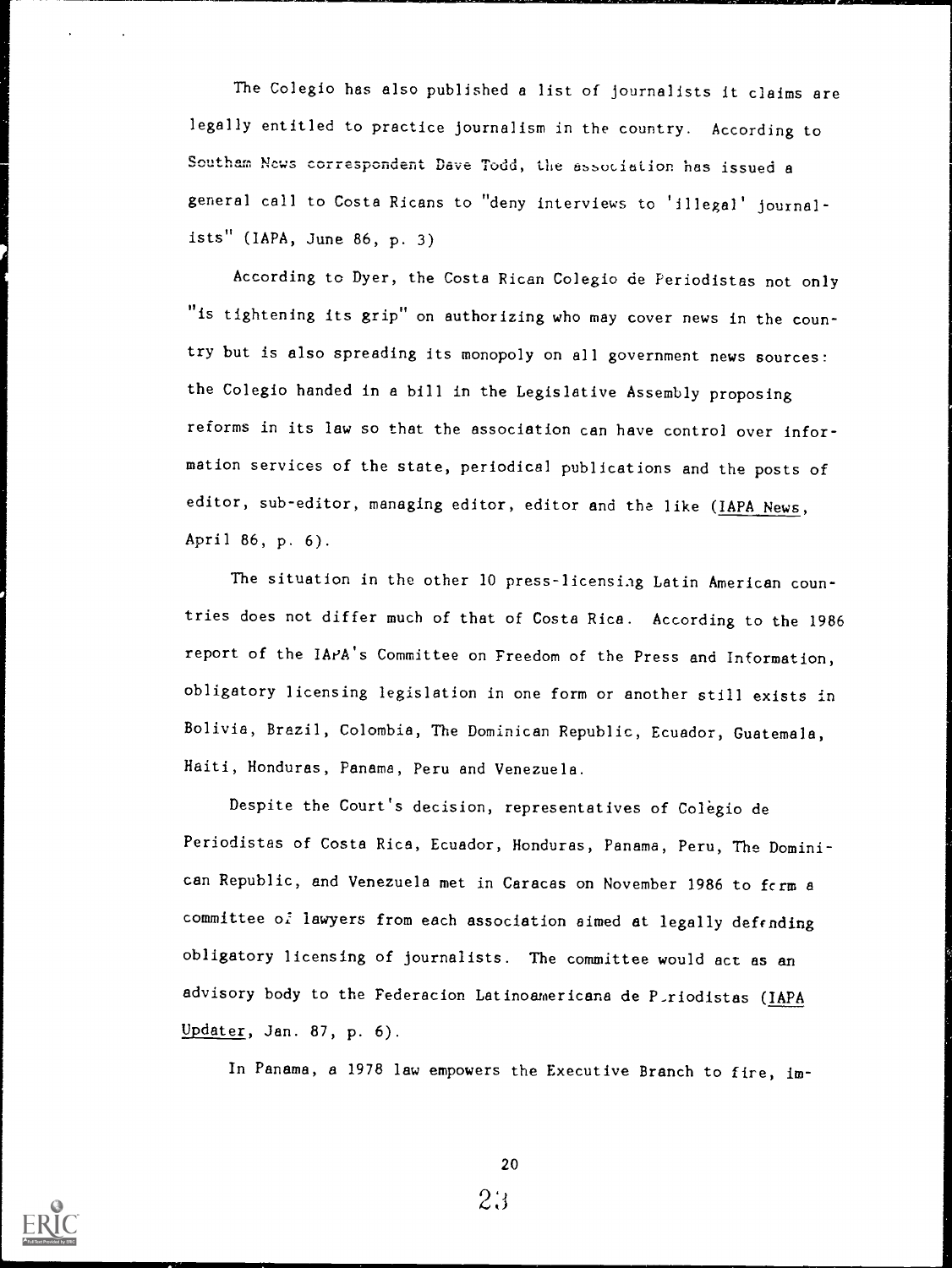prison, or suspend the license of journalists believed to be disseminating false information. Because of this law, in May 1986, Antonio Bernal, a Radio Mundial commentator, was suspended for life from broadcasting and fined US\$ 2,500 for reporting that "Panamanial officials were involved in drug trafficking and that the wife of President Arturo del Valle was planning to convert the national library into her private office" (CPJ Update, Aug./Sept. 86, p. 8).

In Haiti, a new Press Law imposes obligatory licensing of journalists. Its Article 9 provides that a foreign journalist must solicit from the Ministry of Information and Coordination a card of accreditation upon the presentation of his press card in order to practice the profession in the country. Article 10 stipulates that only journalists holding the professional identity card will be recognized as professional journalists by the national administrative authorities (IAPA News, Oct. 86, p. 9).

In Peru, a law has been approved by the Chamber of Deputies requiring that "editors and press attaches and, in general, those performing the type of activity in the public sector, including autonomous public enterprises and municipalities, must be licensed professional journal $its''$  (IAPA, 1986, p. 14).

It is important to note, however, that the recent movement toward democracy in Latin America has caused licensing of journalists to be challenged in some countries.

In the Dominican Republic, for instance, six newspapers of the Dominican Newspapers Society brought obligatory licensing to court on constitutional grounds. According to the Society, the creation of Journalists Collegium is unconstitutional for it violated the rights of



21 $2\cdot$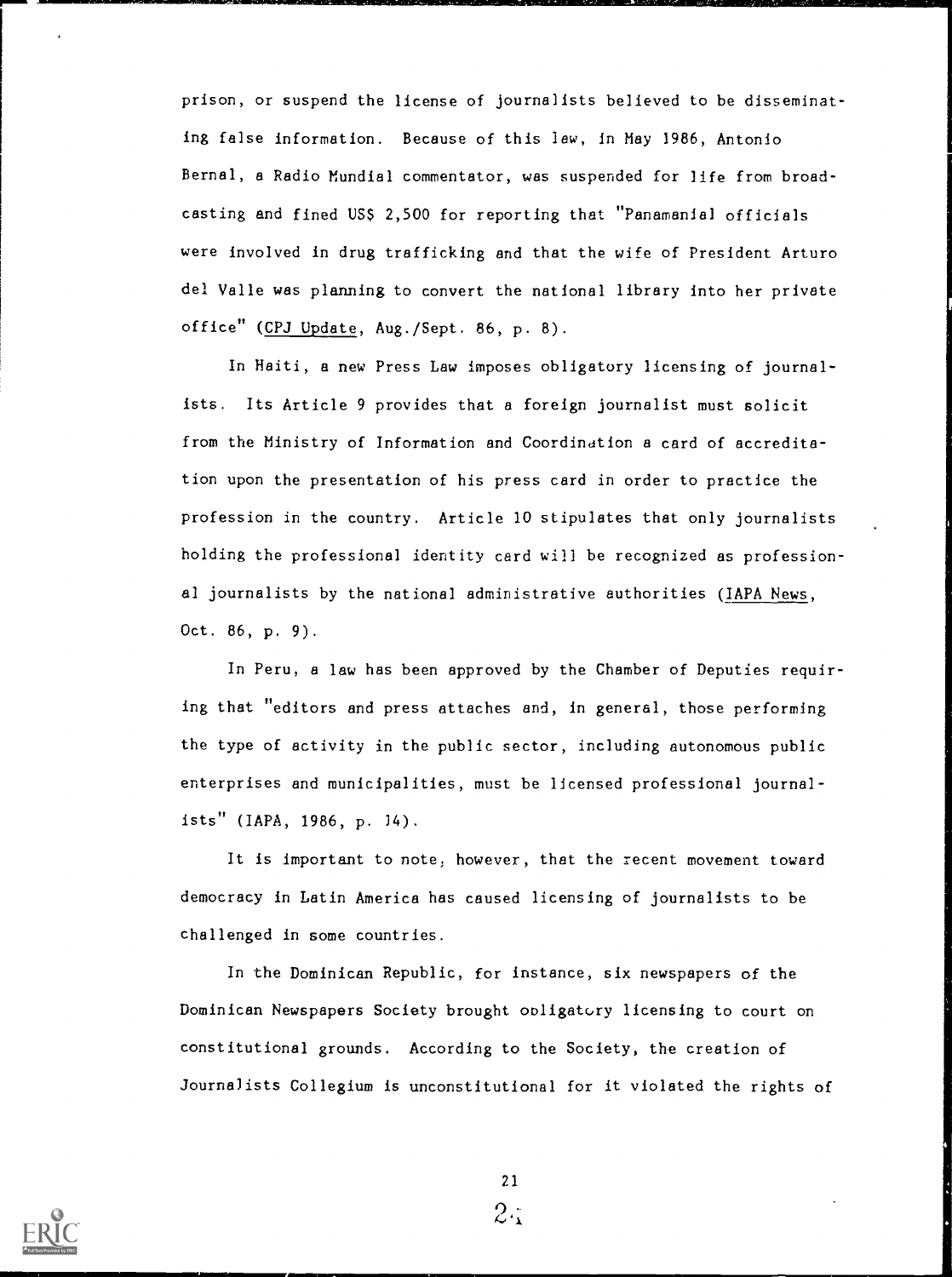expression, the right of association as well as other c'vil rights. The case is still pending before the San Domingo Appeals Court, but, as reported by IAPA, newspapers belonging to the society "have refrained from adhering to the licensing requirements while the issue is under consideration by the Court" (1986, pp. 14).

In a less recent example, Chile, the first South American country to adopt government-sanctioned Colegio de Periodistas, repealed its compulsory licensing law in 1981.

Examples like these, however, are still ow tnumbered by the ones reporting support or maintenance of licensing in the hemisphere.

From the situation of press freedom in the <sup>J</sup>atin American countries with compulsory legislature, it is evident that the impact of the advisory opinion of the Inter-American Court on Human Rights is yet to be seen. Due to its non-binding nature, advisory jurisdiction, however, takes longer to be adopted than the adjudicatory jurisdiction.

As stated in the IAPA report of the Committee on Freedom of the Press and Information, the Inter-American Court's ruling "is only the beginning of the fight" (p. 2) and it seems significant enough that this fight started in Costa Rica for there is a tendency in Latin America toward the licensing of the press.

The opinion may not result in the immediate abolition of compulsory licensing of journalists laws, but it may gradually weaken their enforcement.

Press-licensing countries must be persuaded to adhere to the ruling of the Inter-American Court on Human Rights, and to repeal the laws making colegio membership compulsory. Nothing has been said against the existence of professional colegios as a way to promote the betterment of



 $22$ 

 $2\mathcal{L}$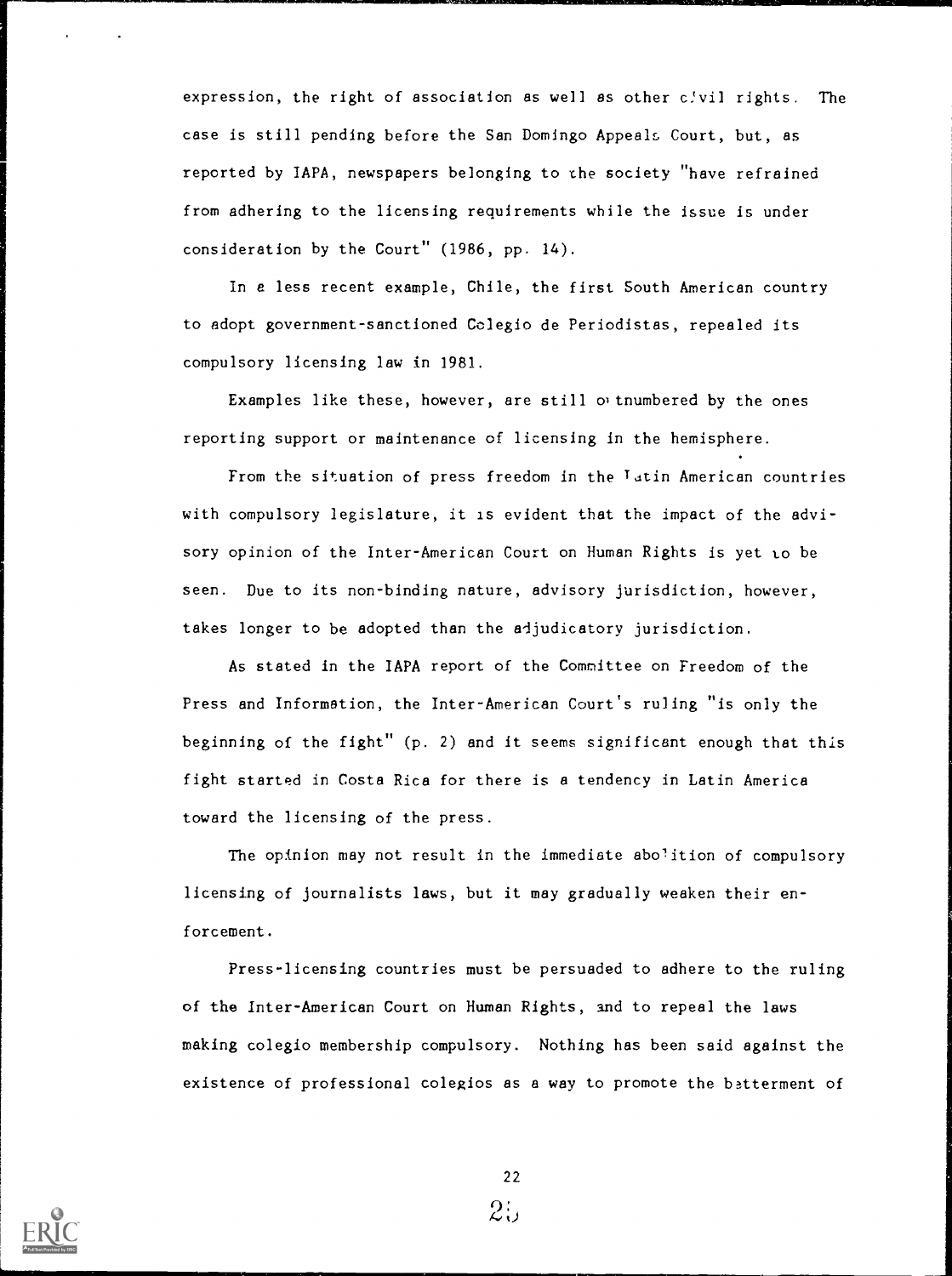the profession. What has upset the press freedom community is the compulsory nature of these associations' membership.

1

In combating compulsory licensing of journalists, IAPL has called upon "any journalist who has been denied the right to work for having failed to join a collegium or obtain a government license" to contact the association's headquarters. In addition, following the resolutions of its midyear meetings in Brazil (March 86) and in San Antonio (March 87), IAPA has called upon the legislatures and governments of signatory cou. ries of the Inter-American Convention of Human Rights that still maintains such licensing systems either to repeal such laws or declare them invalid in light of the Court's decision

Costa Rican lawyers, according to the Tico Times, have instructed vis<sup>4+</sup>ing journalists to ignore the licensing law and refuse tc register with the Colegio.

As an editorial in the February issue of the Los Angeles Times so well put it,

> In Latin America, especially, where so many countries are struggling their way back to democracy after a long period of oppressive military rule, governments must not be conceded additional tools that can be used to stifle a questioning or critical press.

The Schmidt case, for its rioneerism, spilled over the boarders of the American continent and gained international attention.

In Spain, the advisory opinion of the Inter-American Court has served as a support for the Spain's ombudsman Joaquim Ruiz-Gimenez to request the constitutional court to overturn a law by the regional parliament in Catalonia, which made it compulsory for journalists to be licensed (IPI Report, 1986, p. 6).



 $26$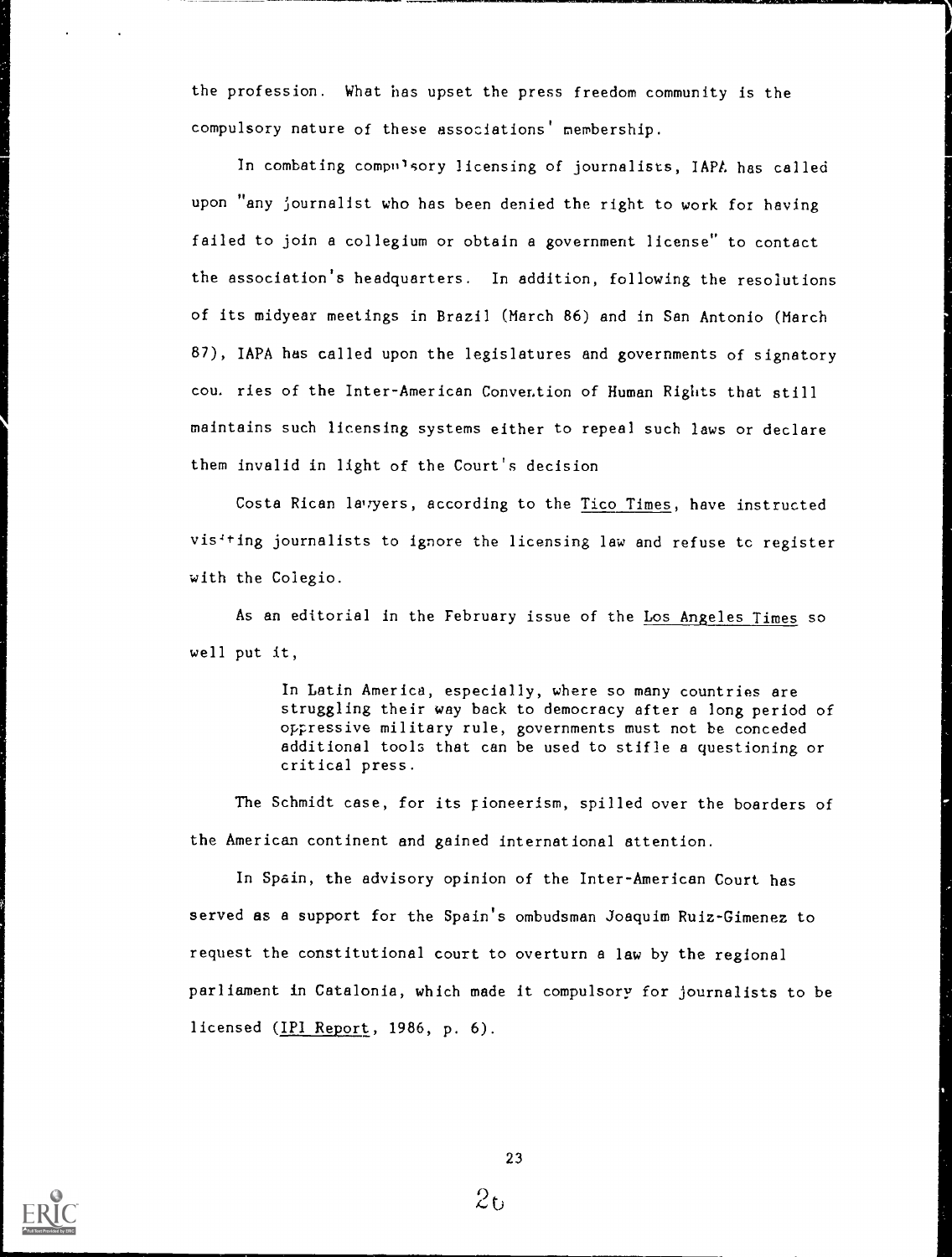### Licensing of journ sists: protection under attack

The issue of compulsory licensing of journalists encompasses two basic questions: the protection of journalism as a practice that involves the rights of both the professional and the public, and the protection of  $\frac{1}{2}$  inalists, a human being whose professional activity may involve hazardous duties.

Both presuppose a higher instance granting credentials to newsmen according to some kind of criter'nn--a licensing system. However, the rationale behind each of them set them apart.

The protection of journalism is the issue of  $dis\_s$ sions that hover around the legitimacy of comrulsory colegios--one of which was brought before the Inter-American Court of Human Rights.

The protection of journalists, on ...e other hand, is the issue of the discussions raised by the UNESCO proposal for a "new world informa-, tion order'

The protection defended by the Costa Rican Colegio de Periodistas in the Schmidt case entails "noble concern" with the betterment of the profession and its social function.

The protection defended by UNESCO entails a humanitarian concern with the lives of journalists in dangerous professional missions.

A system of accreditation through compulsory membership to the professional association was the solution found by the colegios. Such organization claim to strangthen the defense of the rights and interests of their members, satisfy t' it material and moral necessities by uniting their forces, and guarantee the observance of professional ethics.

In the case of the proposal for the protection of journalists, Pierre Gaborit, professor of political science at the University of



24

 $2^{\star}$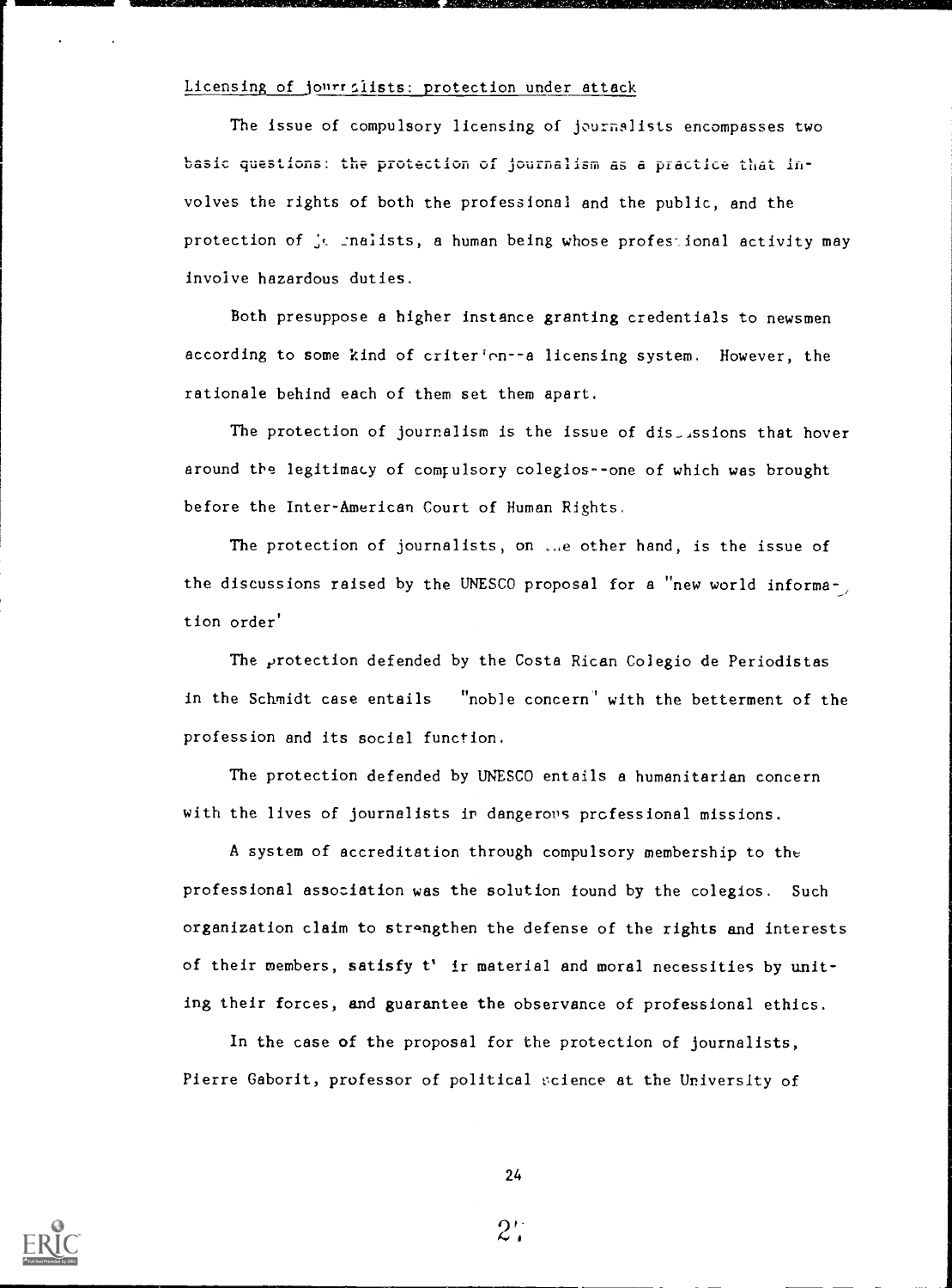Paris-Nord, has suggested in t' 1981 UNESCO debate in Paris the adoption of an identification card to be issued and approved by the respective government upon the journalist's commitment to abide a code of professional ethics.

Given that, one may ask what is wrong with an organization that intends to elevate the professional standards of the journalism activity, or wit! a proposal for safeguarding the lives of journalists in risky assignments?

The press freedom advocates fear that the word "protection" only masks what would be otherwise called prior restraint--the proposals for protection usually implies a licensing system.

In May 1981, during the Voices of Freedom Conference in Talloires, France, journalists, reporters, editors, photographers, publishers and broadcasters from many parts of the world rejected the imposition of licensing of journalists and "all other proposals that would control them in name of protecting them." As stated in what is known as the Declaration or Talloires,

> Memuars of the press should enjoy the full protection of national and international law. We seek no special protection or any special status... Licensing of journalists by national or international bodies should not be sanctioned, nor should special requirements be demanded of journalists in lieu of licensing them. Such measures submit journalists to controls and pressures in onsistent with a free press (In World Press Freedom Committee, 1982, D. 146).

Leonard H. Ma 's argued before the Inter-American Court that "A licensed journalist is not free," once the license becomes a privilege that can be withdrawn.

The problem here is that both systems of protection presuppose the assignment to a public authority of the paternalistic task of setting



25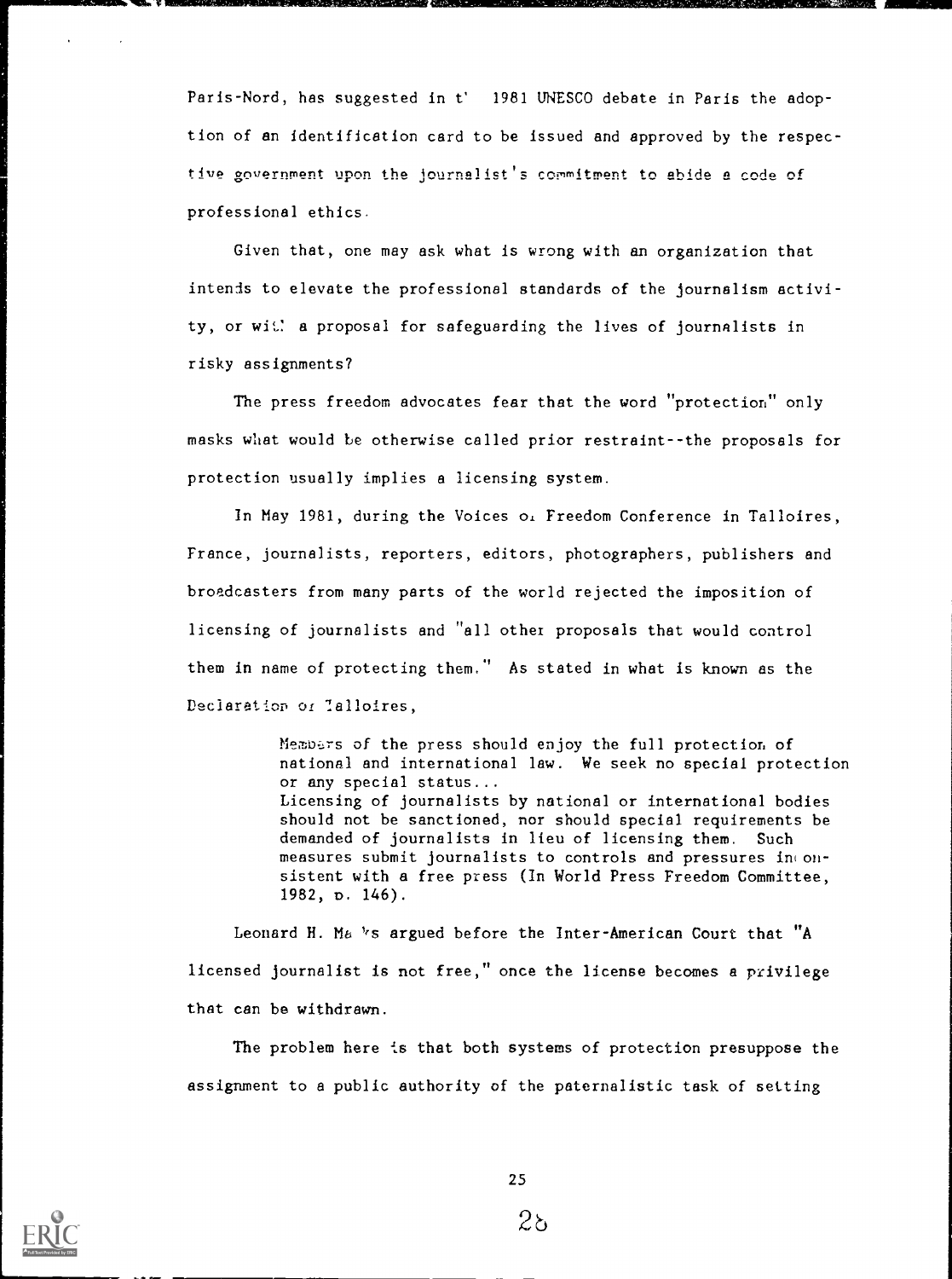the standards for the practice of the profession and stipulating who would be entitled this "protection."

In such a system, the right to define who is, and who no longer is, a journalist is in the hands of the government or of a government-sanctioned organization It is needless to list the disadvantages of not having a separation between the press and the state.

According to McColm, the Organic Law of the Colegio defined journalists "in terms of their socioeconomic position in the business of journalism and not according to the performance of any concrete activities that one could probably call journalism" (McColm, 1986, p. 19). During the triel, Colegio's attorneys described a journalistic act as the act of taking notes at a press conference--regardless of what one did with those notes, and of interviewing a public figure.

The International Federation of Journalists and the International Organization of Journalists adopted at a 1980 UNESCO meeting the following definition of a journalist:

> any person, irrespective of nationality, who is engaged in regular paid employment as an editor, reporter, photographer, cameraman of technician of the press, radio, television or filmed news services, exercising his or her profession in compliance with the ethical principles and customs laid down by the profession itself, such professional activity consisting of seeking, receiving or imparting information, opinions, ideas, studies of comments fro daily or periodic publications, press agencies, radio or television broadcasting services or filmed news services (IOJ, Dec. 85, p. 5)

Because of the existing different political systems in the world, every effort in IPIFSCO or elsewhere to establish and codify an universal standard for the journalistic activity into law--even under the guise of protecting the journal'sm as a practice or the lives of journalists--would be doomed to fail.

The Colegio and the UNESCO's International Commission of the Study



26

 $2y$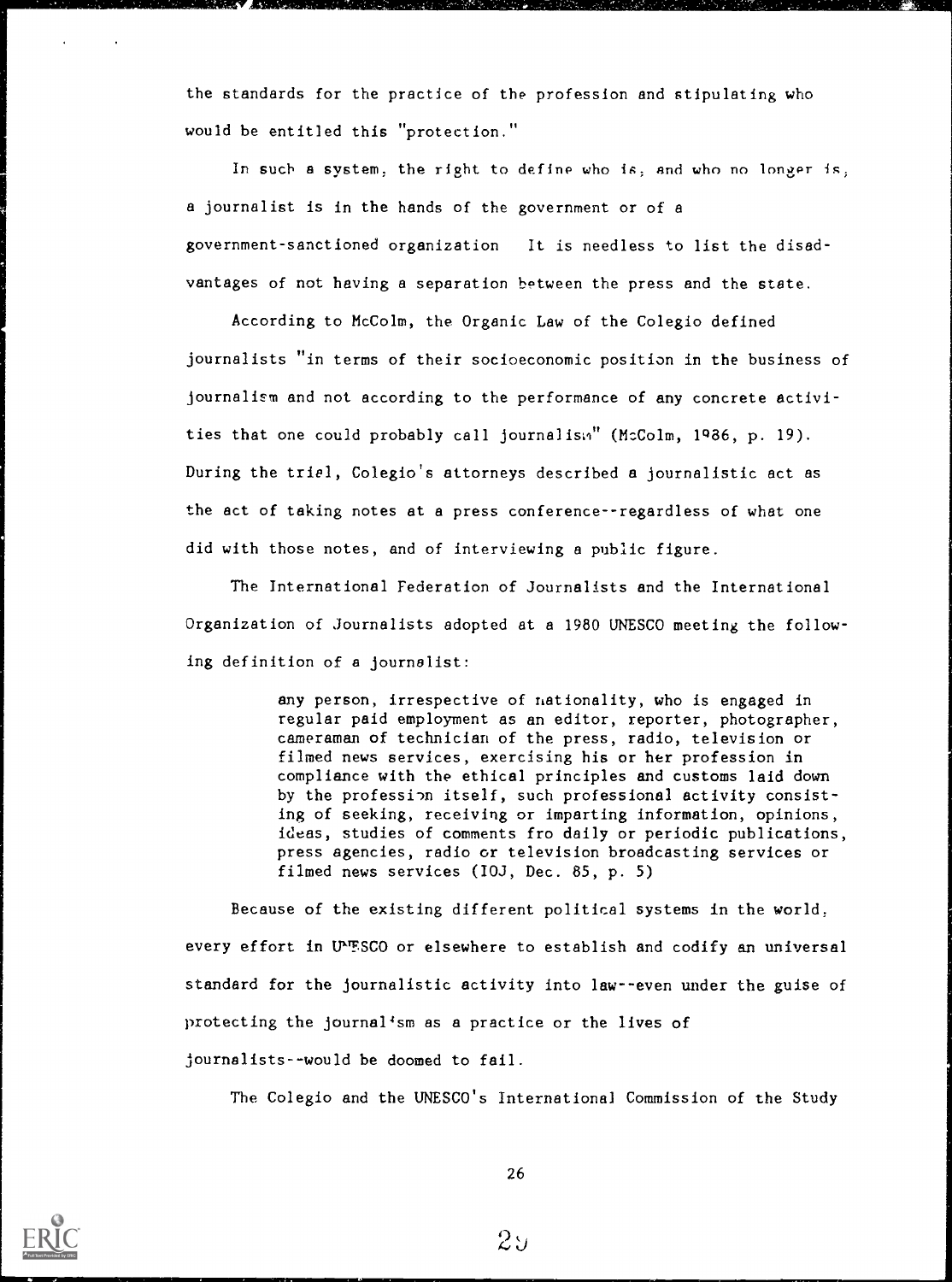of Communication Problems (the McBride Commission) argue that "such laws protect society by requiring the journalist to accept certain duties and responsibilities, including refraining from divulging false of unconfirmed information, upholding the dignity of the profession, and acting in a socially responsible way" (Sussman, in Freedom House, p. 9).

To guarantee the responsible exercise of journalism and protect the public against abuses of information, democratic societies, where human rights are respected, have developed libel, copyright and labor laws.

If the argument is to safeguard the lives of journalists, there have been several suggestions on "how to protect yourself" in hazardous duties. The reflexive pronoun here is the key. According to Bullen, "Not you, not ne, not the Red Cross (5), not UNESCO, not any government, not anybody else should try to make decisions for journalists, or try to tell them that they must do this or that if they want 'protection" (1986, p. 8).

As he pointed out, in the majority of the cases, journalists get killed of hurt because they go to dangerous places--or because somebody decides to kill or hurt them:

> a card in a reporter's pocket will not save him from a sniper or a mob or a bomb or a fast-moving car. An emblem on a journalist's arm may draw bullets just as easily as not. Newsmen who are expelled or jailed are not expelled or jailed because nobody knows they are reporters. They are expelled and jailed because they are reporters (p. 2).

Regardless the excuse for adopting them, "protection" systems for journalism and journalists entail a compulsory licensing system which constitutes a prior restraint once it not only prevents persons from exercising their right to freedom of expression, but it also deters others from e'er attempting to function as a journalist, and it limits the right of all other to receive information and ideas.

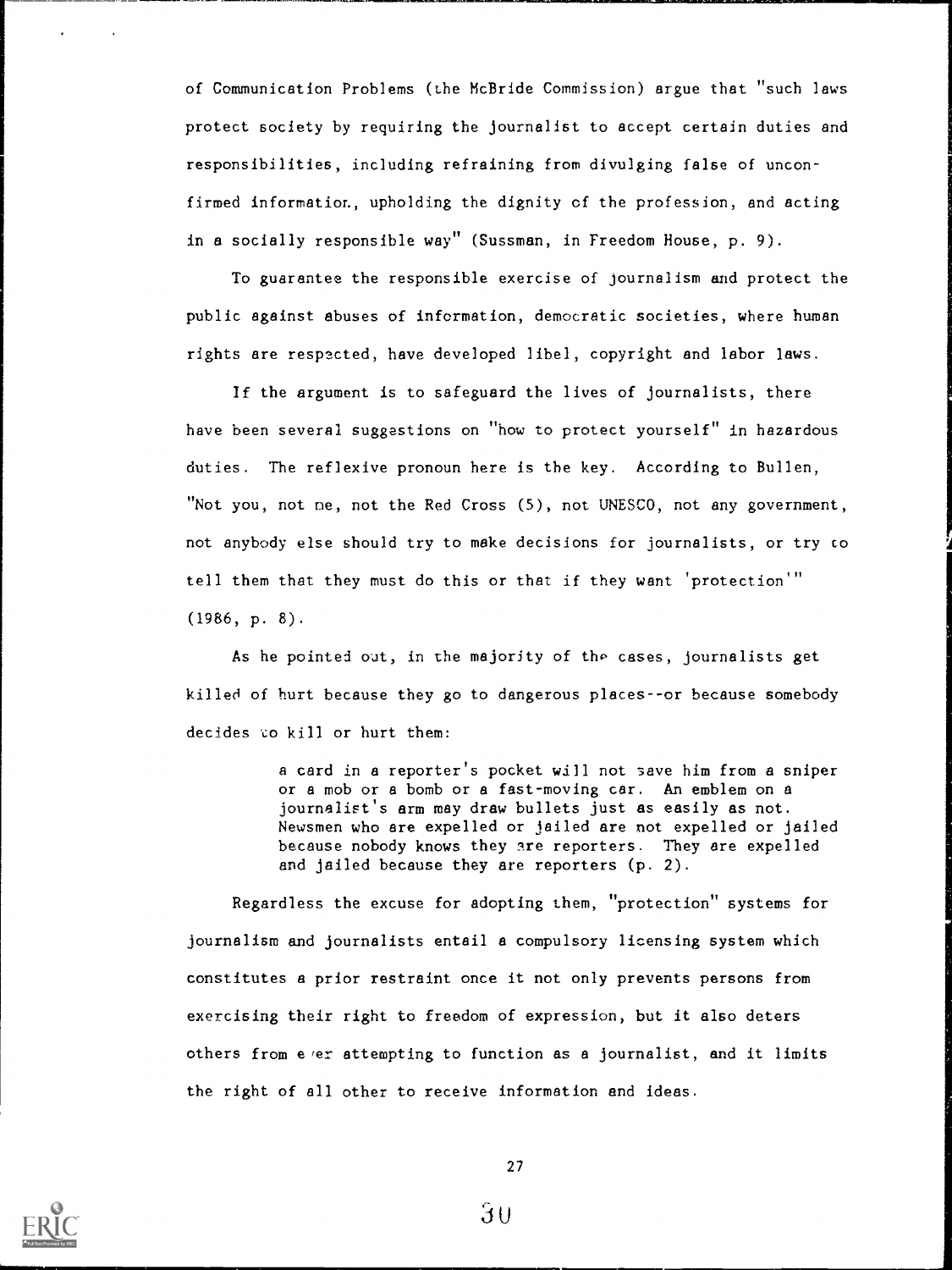Unquestionably, the press does have significant social responsibilities, but it is only through the guarantee of a free flow of ideas, opinions and information, and gtarantee of free access to information that it can fully inform the public and accomplish its social function.



For the contract of the contract of the contract of the contract of the contract of the contract of the contract of the contract of the contract of the contract of the contract of the contract of the contract of the contra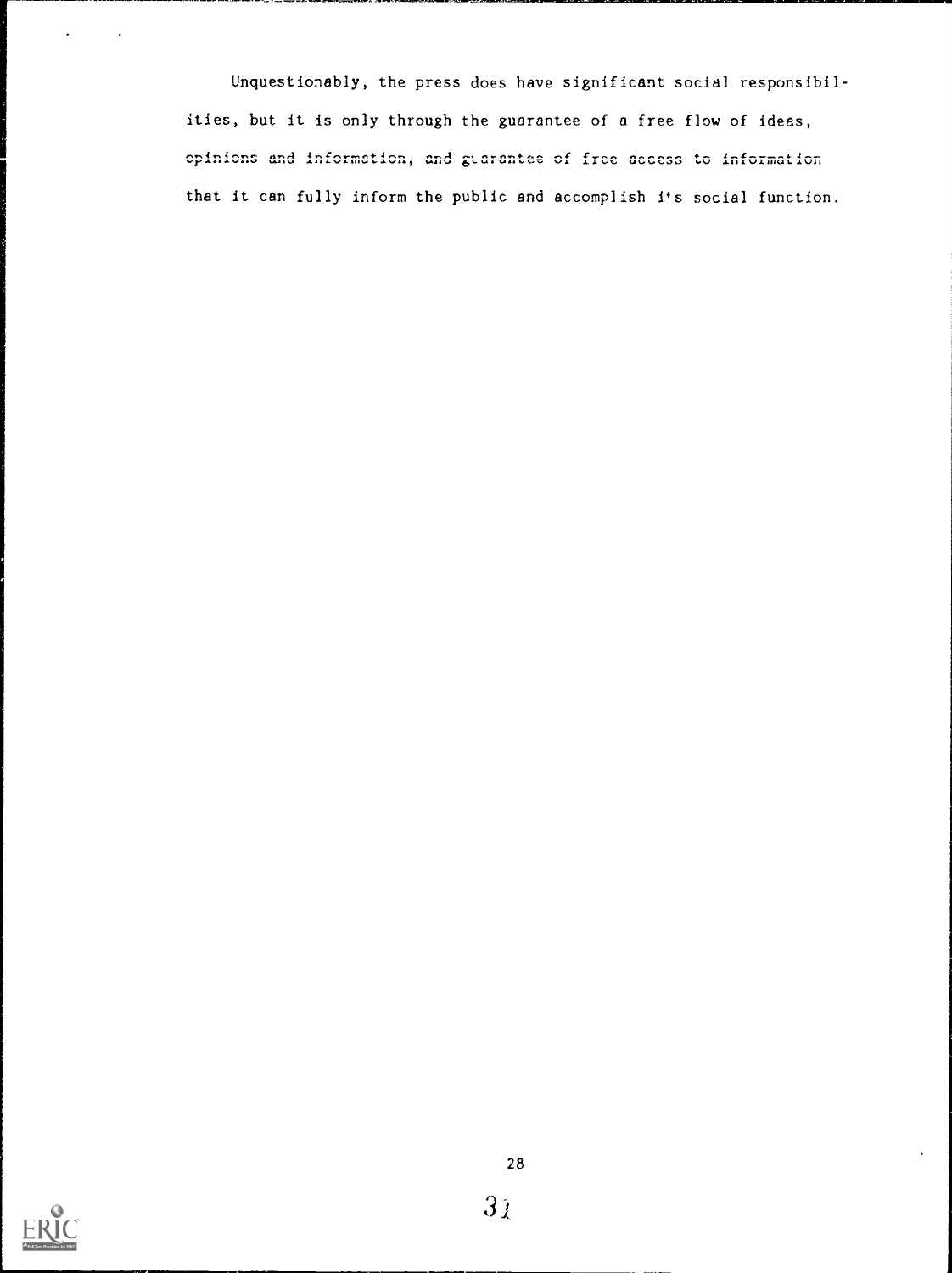(1) The signatory countries of the American Convention of Human Rights are: Argentina,Barbados, Bolivia, Chile, Colombia, Costa Rica, Dominican Republic, Ecuador, El Salvador, Grenada, Guatemala, Haiti, Honduras, Jamaica, Mexico, Nicaragua, Panama, Paraguay, Peru, Uruguay and Venezuela.

(2) A long-time tradition in Spanish press law, accreditation has been used as a system in which professional journalists must be enrolled in the Registry of Professional Journalists. As of an agreement (in force until new press law is approved) reached in 1980 between the Anson's Federation of Press Association and the three unions which had media-related members, eligibility to the Registry come upon membership in one of the nation's professional associations, which are organizations open anly to the ones who had been working prior to the provisory agreement or to graduates of a recognized school of journalism (Faculdad de Ciencias de la Informacion, Seccion Periodismo). Press cards are issued by the Federation of Press Associations and the individual association involved (Kurian, 1982, p. 813).

(3) See Lowe v. SEC, 105 S. Ct. 2557 (1985) (White, concurring) at 2586 for the protection of "investment advisor" and publication of nonpersonal investment advice.

(4) Some have also argued that Law 4420 of Costs Rica violates not only Article 13 of the American Convention of Human Rights but also Article 16 that guarantees the right to association. Judge Rafael Nieto Nevis argues that Article 16 guarantees both a right and a freedom--the right to form associations and the freedom under which no one can be compelled or obligated to join an association. Such freedom is also guaranteed by Article 20 of the Universal Declaration of Human Rights. As stated in Articles 4 of Law 4420, "all journalists are entitled to resign from the Association, either on a temporary or a permanent basis", but according to Article 22, "the function of a journalist can only be carried out by duly registered members of the Association". This compulsory nature of the Colegio is what, in Judge Navia's opinion, violates the freedom to participate in an association.

In adition, there is also claims that such law expresses a prejudice against foreigners. According to an editorial of The Tico Times, "this law has been used throughout the years to threaten and harass members of the foreign press in Costa Rica" (1983, p. 2). According to the publisher of the paper, Law 4420 makes no provision for English-language newspapers, which makes it impossible for such papers to comply with the law. Prior to the Schmidt case, the same alleged crime had caused another foreign newsman to suspenc, publication of his paper, The San Jose News. Joe Phillips. an American with a journalism degree from the University of Texas was sued by the Colegio and given a suspended sentence in 1978, and later convicted in 1979.

(4) The Red Cross is here mention'd by Bullen because its International Committee has presented a pruject called "Hot Line" at a Round Table

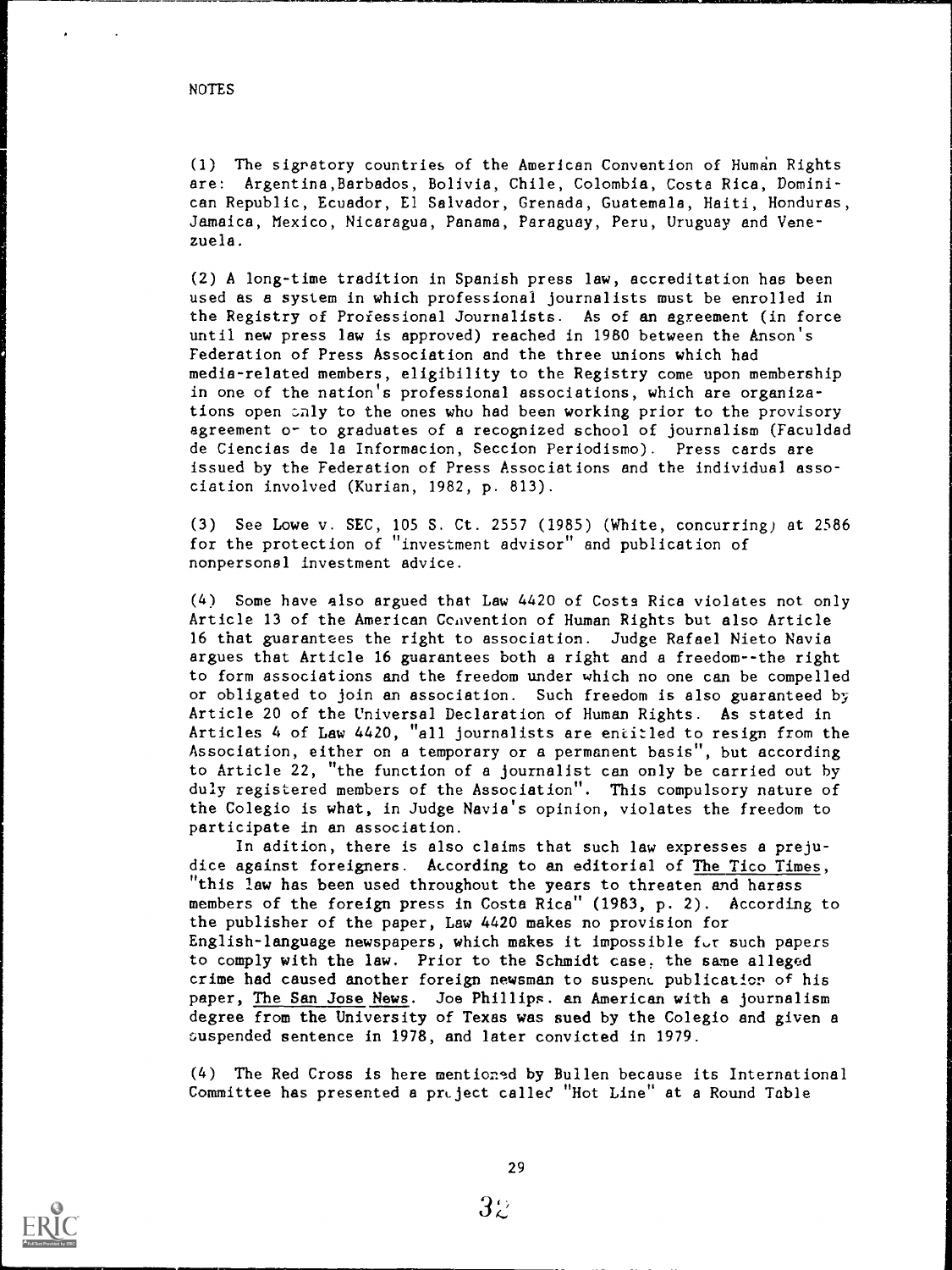meeting held in April 1985 at Mont-Pelerin, Switzerland, in which the Red Cross would offer protection and assistance to journalists who are missing, captured, arrested, imprisoned of detained.

### REFERENCES

- Blaustein, Albert P. and Flanz, Gisbert H., ed. (1987) Constitutions of the Countries of the World. New York: Oceans Publications, Inc..
- Brownlie, Ian, ed. (1981) Basic Documents on Human Rights. New York: Oxford University Press.
- Bullen, Dana. (1985) "Remarks by Dana Bullen, Executive Director, World Press Freedom Committee, for International Community of the Red Cross round table, Vevey, Switzerland, April 23-24.

. (1987) Telephone interview. March 20.

- The Christian Science Monitor. (1985) "Press Freedom in Latin America". November 1, p. 15.
- Cony, Edward R. (1985) "Government-Issued IDs Won't Save Journalists' Lives". Wall Street Journal. July 25.
- CPJ Update. August/September 1986.
- Dyer, Deny. (1986) "More Meddling by the 'Colegio". The Tico Times. May 9, p. 2.
- Dyer, Richard. (1986) "Further Press Control Sought". The Tico Times. April 4, pp. 1, 4.
- . (1986) "A Tale of Two Treaties". The Tico Times. July 11, p. 2.
- . (1986) "Court Finds Licensing a Violation". In World Press Freedom Committee, Licensing of Journalists Violates Human Rights. Washington: WPFC.
- Editor & Publishe<sup>.</sup> (1983) "Costa Rica Puts Unlicensed U.S. Reporter On Trial". January 15, p. 7.
	- . (1983) "Court Denies Professional Status to Writer". August 27, p. 8.
	- . (1986) "Assalts on Worldwide Press Freedom Were More Subtle in '86: International Press Institute Issues Its Anual Report". February 14, pp. 14, 21, 48-55, 61.

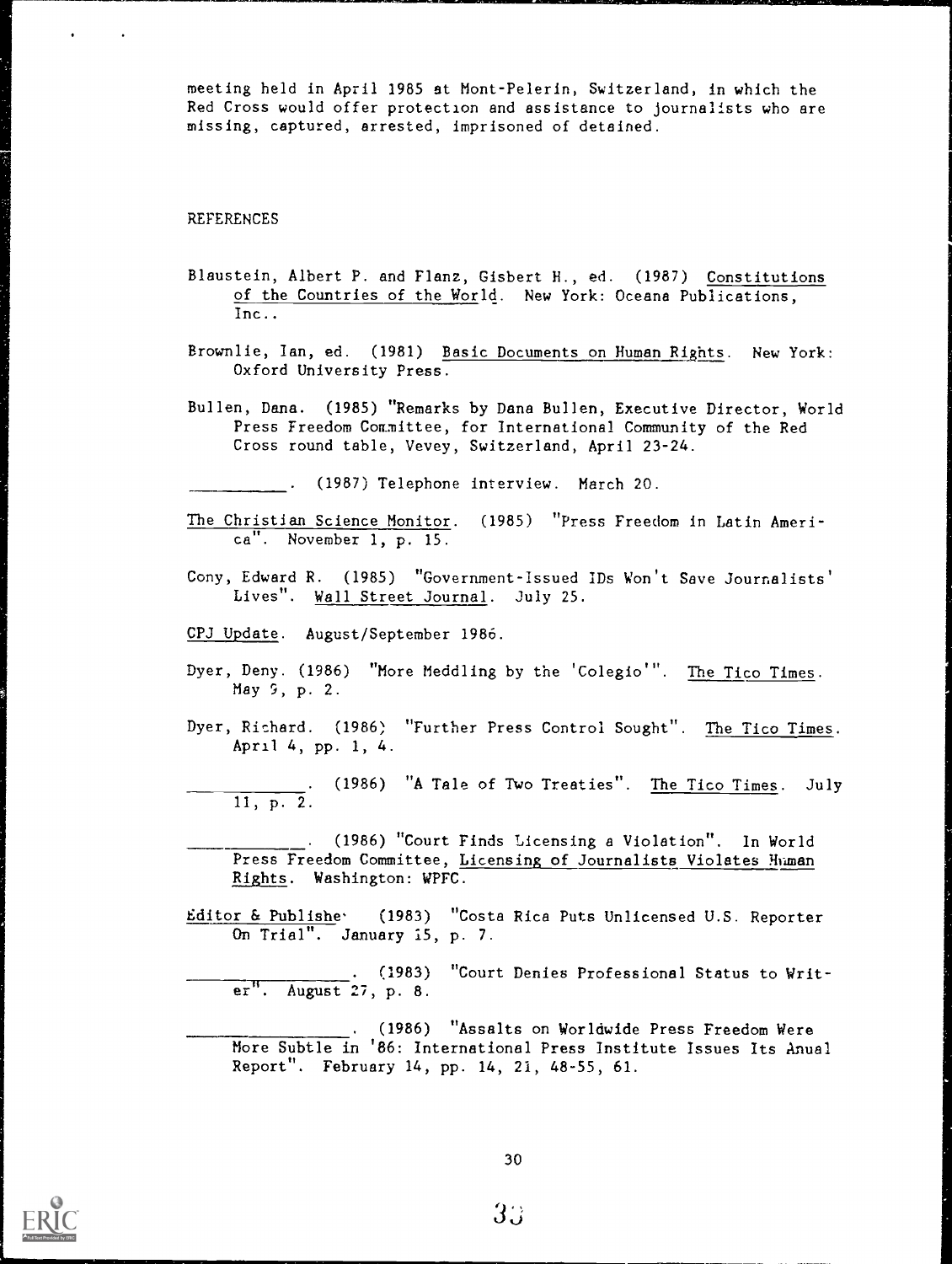- The Europa Year Book 1986- A World Survey. (1986) London. Europa Publication s Limited.
- Fonseca, Jaime M. (1977) Communication Policies in Costa Rica. Paris. UNESCO.
- Freedom House. (1986) To License a Journalist? A Landmark Decision in the Schmidt Case. New York: Freedom House.
- Gardner, Mary. (1967) The Inter-American Press Association: Its Fight for Freedom of the Press, 1926-1960. Austin, Texas: Institute of Latin American Studies.
- . (1985) "Colegiacion: Another Way to Control the Press?". In Soderlund, Walter C. and Surlin, Stuart H., ed. <u>Media</u> in Latin America and the Carabbean: Domestic and International Perspectives. Ontario: Cooperative Program in Latin American and the Carabbean Studies.
- Garrison, Bruce and Munoz, Julio E. (1986) "Commentary: The Free and Not-So-Free Press of Latin America and the Carabbean (Report No. 3)". Newspaper Research Journal. Vol. 7, No. 4, Summer.
- Harris, Robert E. G. (1964) A Report From Spain The Press In an Authoritarian State. Los Angeles: Department of Journalism, University of California.
- IAPA. (1985) "Report on the Committee of Freedom of the Press and Information" Inter-American Press Association XLI General Assembly, Cartagena, Colombia, October.
- IAPA News. Dec. es, Feb. 86, April 86, Oct. 86
- IAPA Updater. Jan. 87.
- IFJ. (1986) "Licensing of Journalists and the Colegios". Document prepared for the 18th World Congress of the International Iederation of Journalists, Elsinore, Denmark, June 2-6.
- International Committee of the Red Cross. (1985) \*"Possibilities and Limitations of ICRC Action on Behalf of Jouinalists on dangerous professional missions - "Hot Line"." A brochure prchlished in Geneva.
- I0J. (1985) "IOJ Position on Protection of Journalists". Document prepared for the International Committee of the Red Cross round table, Vevey, Switzerland, April 23-24.
- IPI Report. "IPI Moves to Outlaw Licensing". April, p. 5.Luard, Evan, ed. (1967) The International Protection of Human Rights. New York: Frederick A. Praeger.
- Kurian, George Thomas, ed. (1982) World Press Encyclopedia. New York: Facts of File.